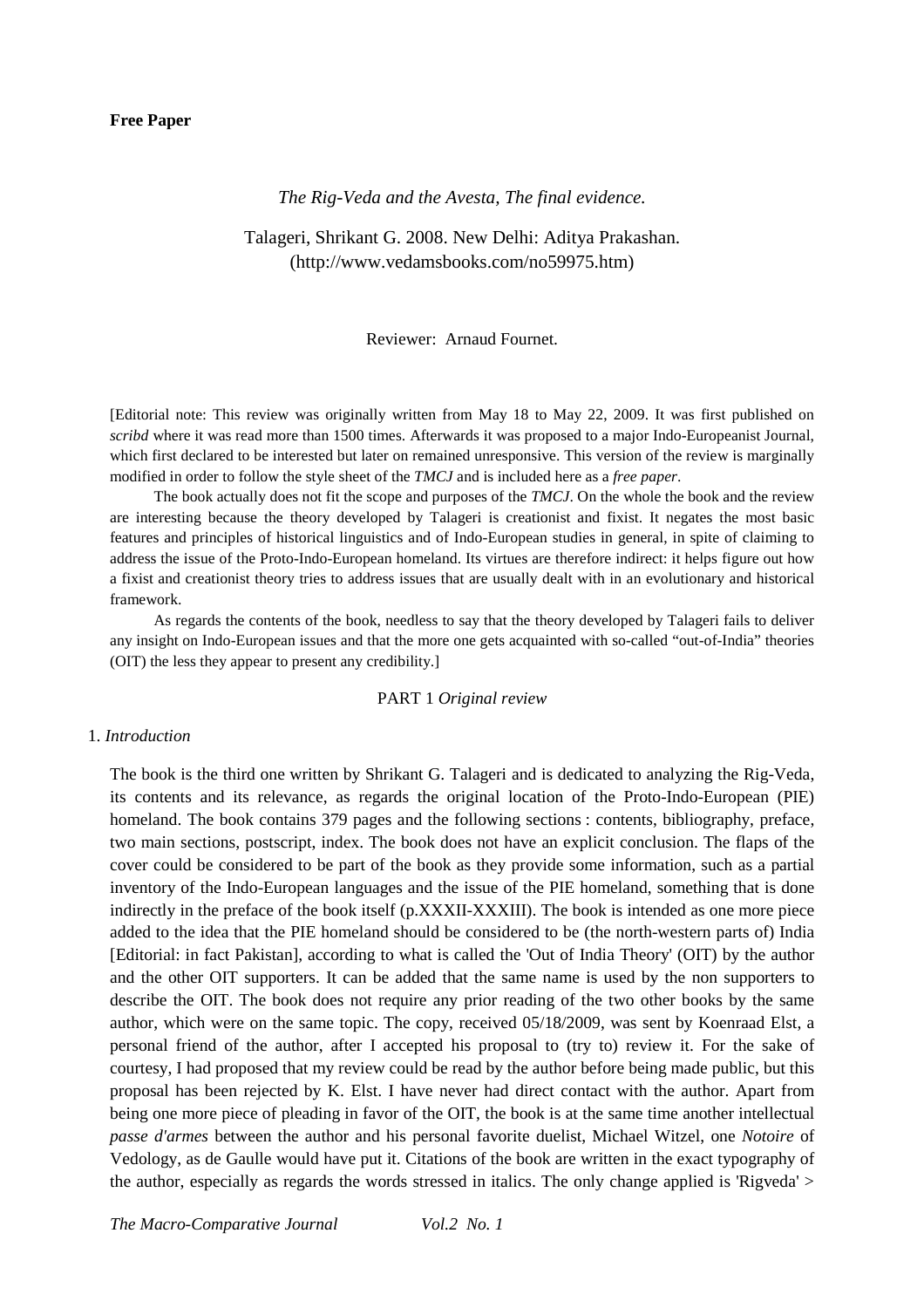Rig-Veda, which seems to be a more regular spelling. Mr. Shrikant G. Talageri is called the author in the review, unless a disambiguation is necessary.

The first contact with the book has reminded me of a Sanskrit grammar I bought in China some years ago and which is still my main source on that language: FanYu KeBen. The size, the smell, the pages, both whitish and yellowish, have kindled the same impression. The readers of the present review must be aware that I am not a specialist in Vedic or Indo-Iranian studies, but my reckless and curious mind has prompted me to accept that perilous task. They must be aware that I am not an OIT supporter either. Before reading the book, I had about no expertise on the OIT, apart from the vague idea that the OIT tries to promote India as a possible homeland of the Proto-Indo-European language. I first started to read the book and simultaneously write the review. After a while, I realized that the task would be more complex than I may have thought. In fact, I realized that the book is much more than a pleading for India as PIE homeland and that it would require to be read more than once to achieve a real and thorough understanding of its contents, concepts, purposes and nature. Ultimately, this review of the book results from four waves of reading, during which I have successively discovered the explicit contents, the implicit framework, the key words and the political vested interests of the author's version of the OIT. During these four waves of reading, I have written in the present review that my self-imposed goal was to be, successively, as descriptive and neutral, as descriptive and empathetic, as descriptive and anamnetic, as possible, when one has to review a book on such a theme as the Proto-Indo-European homeland, which seems to have become highly polemical and politicized in India. In the course of reviewing the book, in the middle of the reading of section 2, I realized that the self-imposed goal of remaining *neutral* made increasingly no sense. I erased *neutral* and chose *empathetic*, because this word expresses open-mindedness without hostility or assent. After that, a deeper understanding of the way the author uses some key words and of their real meanings and implicit presuppositions made it clear that the word *empathetic* may be misinterpreted as a kind of implicit assent. I then opted from the somehow psychoanalytical *anamnetic*, which expresses my distantiated conviction that I have reached deeper and deeper layers of the mental construction of the author's OIT: the explicit contents, the implicit framework, the key words and the political vested interests. During that process of anamnesis of the author's version of the OIT, I have been successively disconcerted, assiduous, amazed and frightened. Because my initial and contractual task was to review the book, and nothing else, the present review is focused on the explicit contents, the implicit framework, the key words of the author's version of the OIT. For the same reason, I have avoided to make any comment or review of the citations of authors quoted by Mr. Talageri. I have also refrained from making a review of the author's self-appraisal of his own theory, which is often stated in the book. As far as is possible, I have avoided to resort to adjectives and adverbs, because they convey implicit value judgments, more often than is intended. I have also avoided to resort to [sic] in the quotations. I believe the readers of my review will be able to perceive the reasons of my selection. A possible fifth wave of reading could have been to suggest emendations to the version of the OIT proposed by the author. But as I do not support the OIT, and most probably never will, this would make little sense. I hope that my review is accurate enough for people to assess what the book is, when they have not read it themselves.

# 2. *About the Bibliography*

The Bibliography comes after the Contents and has two conspicuous features. It is very short for such an issue as the PIE homeland. This situation is explained by the author: 'The *only* books in my bibliography are those books actually quoted by me, and those referred to in any significant context.' (p.XXXVII) It must nevertheless be noted that Oldenberg (1888) *Prolegomena* are discussed and cited in Chapter 4 but do not appear in the bibliography. Another feature is that it contains very few works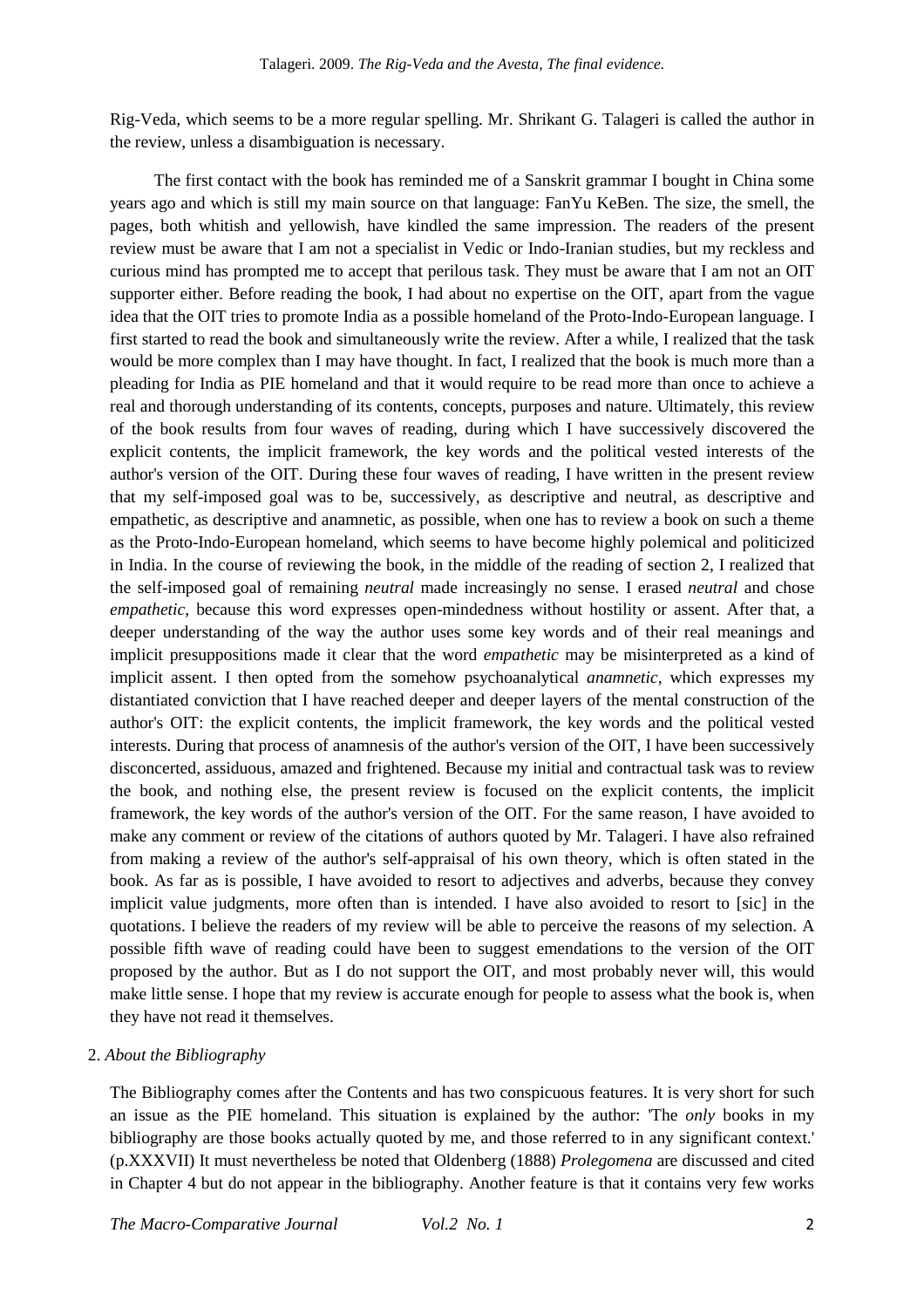with a real linguistic content. Paradoxically, (historical) linguistics is nearly completely absent in a book that claims to deal with the issue of the PIE homeland. Moreover the bibliography contains such works as Chang, 1988, *Indo-European Vocabulary in Old Chinese: A New Thesis in the emergence of Chinese Language and Civilization in the Late Neolithic age*, Sino-Platonic papers, whose scientific status is exceedingly low in my politely worded opinion. The years of publication of the 73 references listed in the bibliography are: before 1906 *7* books, between 1907 and 1985 *14*, after 1986 *52*. I cannot believe that so little worth quoting has been written during the 80 years from 1906 to 1986 on the issue of the PIE homeland. What is more, 23 out of the 52 modern references are either from Talageri himself or from Witzel. The bibliography is therefore an implicit indication of the goals and intrinsic limitations of the book. It can also be noted that some books have been selected and quoted more or less extensively because they agree with the author. From the textual and argumentative point of view, this practice adds nothing real and could be entirely avoided. It amounts to pro domo propaganda. On the contrary, I would have appreciated to see what evidence in the Rig-Veda substantiates the claim of 'a mighty Sarasvatī in full powerful flow.' (p.115) Be it right or wrong, and I have no opinion, such a claim requires to be duly documented and proved by a philological analysis, and this analysis is lacking.

# 3. *About the Preface*

The Preface (21p) actually starts on page XVIII and not XV as indicated in the Contents. From a sheer textual point of view, the preface includes a listing of 'errors' and 'mistakes' made in the author's previous works and the explanation of the graphic conventions for the transliteration of Sanskrit and Avestic words. This could have been preferably located somewhere else, after the bibliography for example. The meaning of these errata in the preface seems to be that the author has made his own mea culpa and that other people, presumably non OIT supporters, should do the same. The preface is mainly an autobiographical account of the author's framework, convictions and contacts with some other people, especially Kazanas and Witzel.

The first page of the preface contains the pivotal claim of the author 'I can *confidently* (opponents will say, *arrogantly*) say that this book will set the seal on the controversy, and prove beyond any *reasonable* doubt that India was the original homeland of the Indo-European family of languages.' (p.XVIII-XIX) This is what the OIT is about, as described above. It can be underlined that the wording is 'homeland of the Indo-European family of languages' and not '(Proto-)Indo-European homeland'. The reasons for that contortioned wording will appear gradually. The author mentions the word 'Proto-Indo-European' only once, when referring to Hock's works: 'the Proto-Indo-European language (as much ancestral to Vedic as to the other ancient Indo-European languages)' (p.210). This hapax word is not listed in the index. The author claims to have found the location of something that he about never describes by its name. On the second page, the author opposes the OIT theory with what he calls the AIT, the Aryan Invasion Theory. It must be first emphasized that there are several competing theories about the PIE homeland, other than the OIT, which differ both in datation (from the Paleolithic to the early Neolithic to the late Neolithic) and in location (from the North Pole to the Balkans to Southern Russia to Anatolia). What the author (and presumably the other OIT supporters) calls the AIT is to be understood as one of the mainstream theories: the one which describes a homeland in the Pontico-Caspian area in Southern Russia and a dispersal of the original community around -4000 BC. The bibliography includes two books: from Mallory, who supports this Pontico-Caspian homeland<sup>1</sup>, and from Gamkrelidze & Ivanov, who support Eastern Anatolia as original homeland. Talageri seems to be unaware that his short bibliography includes two works proposing two

l

<sup>&</sup>lt;sup>1</sup> 'le foyer pontico-caspien' as stated in the French translation of that book.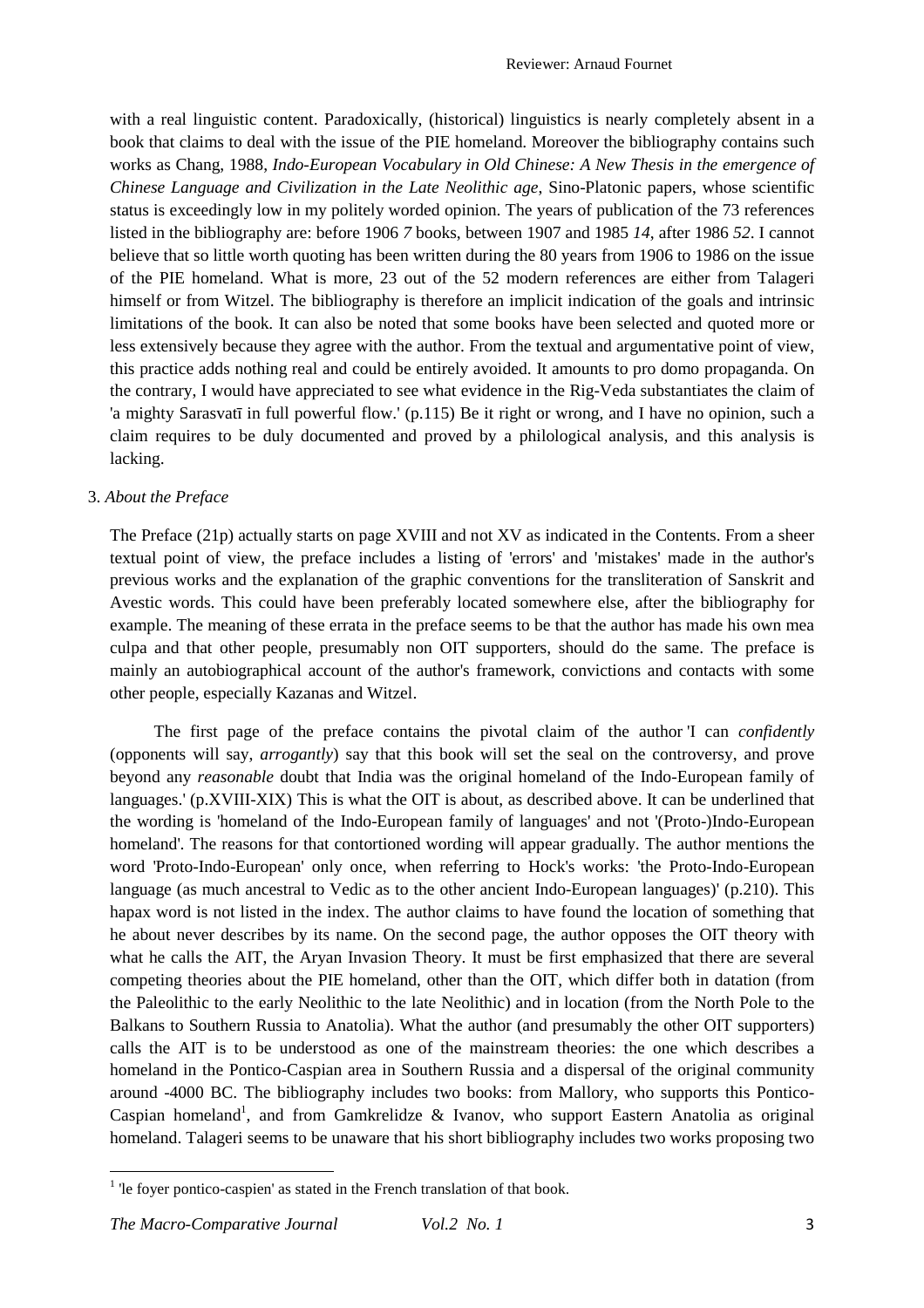theories which are in contradiction with one another. A feature of the book, and presumably of all the OIT literature in general, is the creation of an alternative between OIT or AIT, as if *there were only one non* Out-of-India Theory. There is in reality no dichotomy between 'people, from either the OIT side or the AIT side' (p.XXII). A plausible explanation is that the author lumps together all these divergent theories into 'the AIT side' because they all share the feature of having Vedic and its presentday daughter languages come from somewhere else than the present-day borders of India. Moreover it should also be noted that none of the existing theories refers to itself as being the Aryan Invasion Theory. This label is an artifact created by the OIT supporters. The emphasis on the word *Invasion* is inadequate to describe the ethnogenesis of early India and cannot account for the fact that India did not exist thousands of years ago as a state and did not have (its present-day) borders. For that reason, the concept of invasion, i.e. an instantaneous and conscious trespassing of an established state border, is absurd when dealing with Vedic times and the Antiquity (of whatever place). As underlined by the author, this kind of invasionist schemes was very much fashionable in the good old days of European colonialism. As a matter of fact, it has become unpalatable to everybody at the beginning of XXIst century. For that reason, the AIT label, not far from being a libel, coined by the OIT supporters to describe present-day scholarship is grossly inadequate. It can also be noted that the Indus Valley is located in Pakistan instead of India for the most part. So much for the accuracy of the OIT.

Another pivotal claim of the author is to 'think the OIT represents as revolutionary a change from the AIT in the field of Indo-European historical studies, and in fact world historical studies, as the helio-centric theory represented from the then prevalent geocentric theory.' (p.XXXIV) The author seems to be unaware that the OIT has *nothing* revolutionary *at all* and that the OIT theory is one of the first theories developed by European scholars in the XIXth century and one of the first to have been dismissed. Here is a citation from Emile Littré (1801-1881), a well-known French lexicographer:

"De même que le français, l'italien ou l'espagnol sont, pour la plus grande partie, constitués par le latin, de même, le latin, le germanique et le celtique ont leur fonds commun avec la langue qui fut parlée sur les bords du Gange. Mais aussi, de même que, dans le français, l'italien et l'espagnol, il est des mots qui ne se rattachent pas ou ne sont pas rattachés aux trois langues mères, de même, dans le latin, le germanique et le celtique, il est des mots pour lesquels on n'a pas reconnu de congénères dans le glossaire sanscrit."<sup>2</sup>

Our translation : In the same way as French, Italian and Spanish are, for the most part, based on Latin, in the same way, Latin, Germanic and Celtic share lexical resources with the language which was once spoken on the banks of the Ganges river. But then, in the same way as, in French, Italian and Spanish, there are words which do not go back to the three mother tongues, in the same way, in Latin, Germanic and Celtic, there are words for which no cognates have been found in the Sanskrit glossary. A Swiss linguist, Adolphe Pictet (1799-1875), contemporary of Littré, wrote this:

"ce qui précède me semble justifier suffisamment l'emploi du nom de *Arya* pour désigner, dans son unité, le peuple père de la grande famille appelée jusqu'à présent *indo-européenne*. C'est quelque part sur le vaste plateau de l'Iran que l'on s'accorde à chercher le commun berceau de la race arienne ; mais cet quadrilatère qui s'étend de l'Indus au Tigre et à l'Euphrate, de l'Oxus et du Iaxartes au Golfe Persique [...].' <sup>3</sup>

Our translation : According to me, what precedes justifies well enough the use of the name *Arya* to designate all the forbears of the great family of peoples called *Indo-European* so far. The common

 $\overline{a}$ 

<sup>2</sup> Littré E. 1863. *Histoire de la Langue Français: études Sur Les Origines, L'étymologie, la Grammaire, Les Dialectes, la Versification Et Les Lettres Au Moyen Age*. Paris: Didier (p.79)

<sup>3</sup> Pictet, A. 1859. *Les origines indo-européennes ou les Aryas primitifs*. Paris: Joël Cherbuliez. (T1 p.34-35)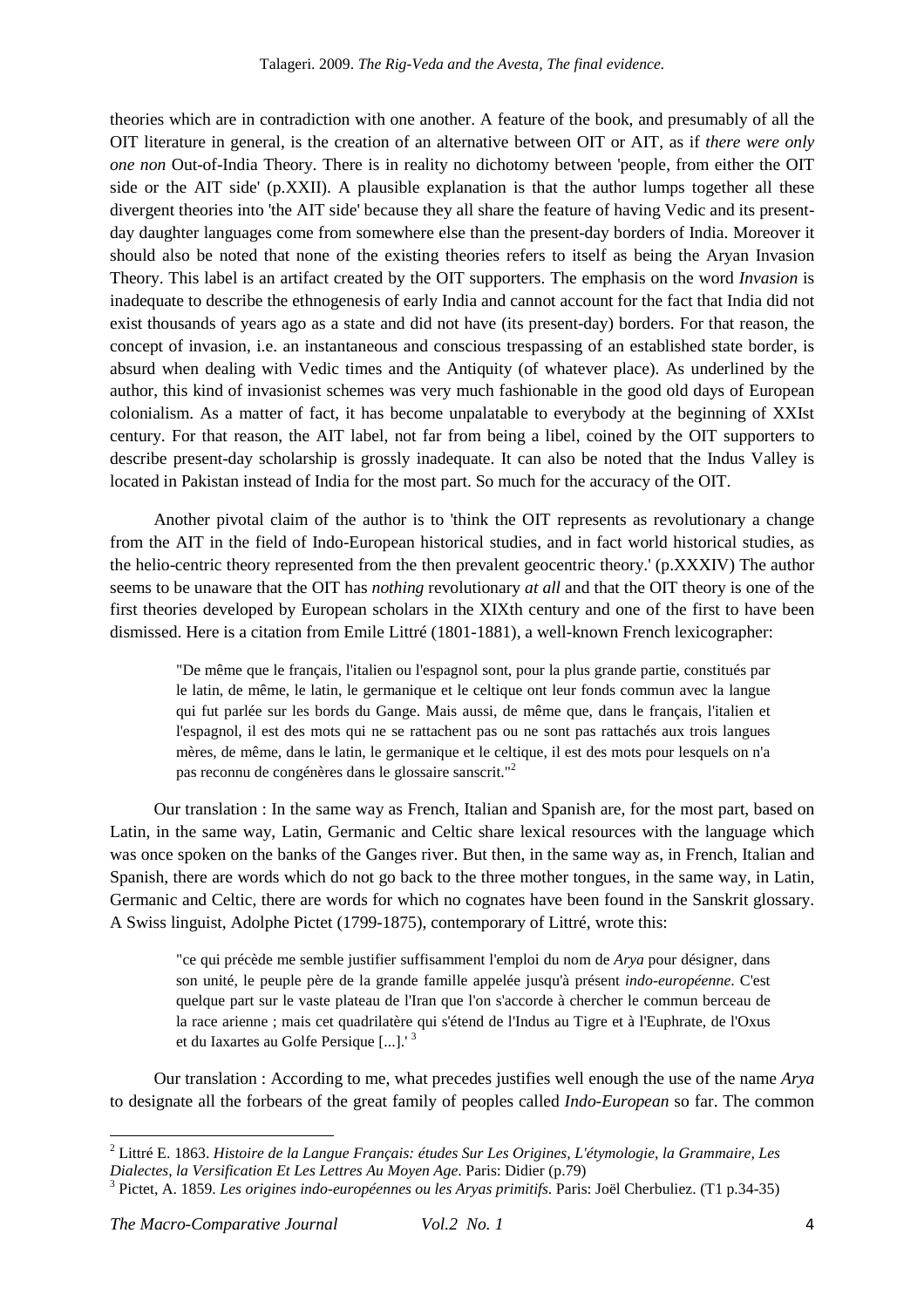cradle of the Aryan people<sup>4</sup> is usually thought to have existed somewhere on the vast plateau of Iran; but this quadrilateral area which stretches from the Indus to the Tigris and the Euphrates, from the Oxus and Iaxartes to the Persian Gulf [...]. As exemplified, the French-speaking scholars of that period and most European scholars in general used to consider the PIE homeland to be located somewhere around the Indus Valley as the standard theory. A map like the one Talageri's book displays on p.226 could have been printed in Pictet's book in 1859.

In other words, there are several major inadequacies in the way Talageri portrays the present and past history of the issue of the PIE homeland in the preface of the book, apart from not calling the PIE homeland by its name. The alternative he describes between the OIT and another monolithic *alter ego*, labeled AIT, is fictitious. The academic situation is not this alternative between OIT and AIT but several competing theories. This may originate in the author's dislike of complexity and of the word 'complex' itself (p.331). Moreover, the OIT, i.e the India-as-homeland theory, is not a 'new hypothesis' (p.XIX) but one of the oldest theories dismissed more than one century ago. For that matter, the accusations in the preface sound wholesale and awesome. According to the author, the past scholars and present-day scientists working in the field of Indo-European studies 'have manufactured long and complicated stories out of thin air, based on zero evidence from the texts' (p.XXXIV), 'in over a century of mindless scholarship' (p.XXXV), 'backed as they are by an immensely powerful array of vested interests' (p.XX). The author is not only unaware (or oblivious) that the OIT was once the standard theory, but the reader faces the Orwellian threat<sup>5</sup> that all the researches on the PIE homeland for centuries amount to an attempt to 'stifle the truth' (p.XXXIV), i.e. the OIT.

Once these under-informed accusations have been pushed aside, the questions that are raised by the *revival of the OIT* are : why should we return to the OIT if this theory has been dismissed more than a century ago? and what has changed since that time so that the reasons to dismiss the OIT should have to be reconsidered? These are indeed the issues that the modern OIT supporters have to address and that the author claims to have addressed 'conclusively' (p.XVIII). The preface proposes on p.XXXII-XXXIII a hypothetical kind of family-tree of Indo-European peoples according to the author. Among other things, the peoples are not clearly distinguished from the languages.

The preface ends with words of gratefulness, mourning and love for the author's best friends and closest relatives.

## 4. *About Section 1 : Chronology and Geography of the Rig-Veda*

This section of the book has 200 pages and is divided in six chapters. As alluded before, the textual organization of the book is unusual and defective. There is no explicit conclusion, the preface includes errata for previous books and transliteration conventions. Section 1 includes sub-chapters with titles like *Appendix* 1 and 2 and *Footnote* that are in fact incorporated in the body of the text. Another feature of Section 1 is frequent interruptions of the text by copious references to the hymns and verses of the Rig-Veda and by lists of names or nouns. Many of these references should have been preferably dealt with otherwise, so that the reasoning and the text of the author would not be constantly chopped. Another feature is the letter fonts, sizes and cases which often vary within any given page. All these textual and typographic features are hindrances for the reader to understand what the author wants to say and sometimes to find the text itself amidst the references.

 $\overline{a}$ 

<sup>&</sup>lt;sup>4</sup> NB : the word 'race' is better translated as 'people', as Pictet is not especially racist in the modern sense.

 $<sup>5</sup>$  or 'an all-out Goebbelsian campaign' (p.116)</sup>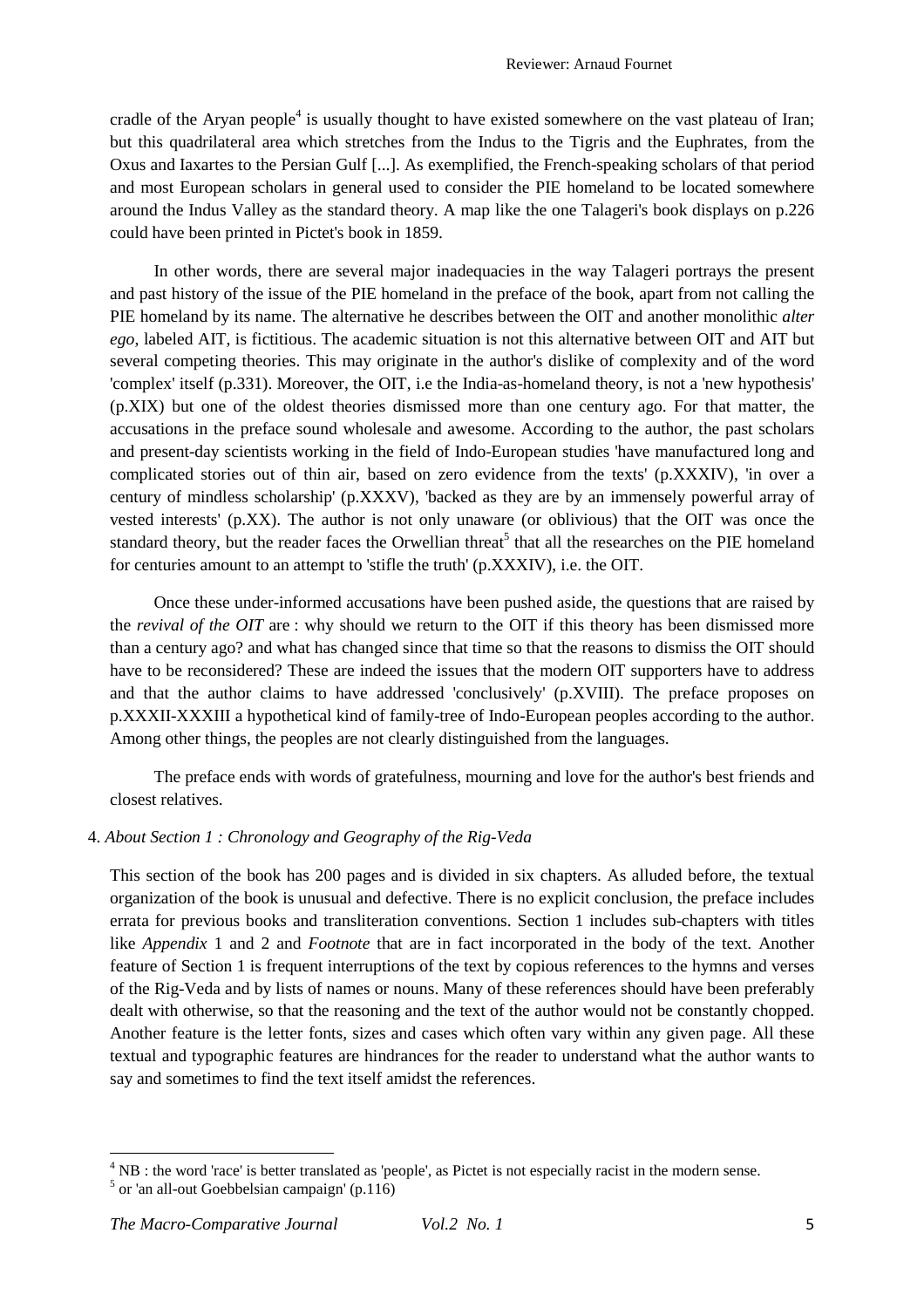This section (and the book more generally) can be read in several ways : a surface reading of what the author writes explicitly and deeper readings of what he assumes and thinks but does not write. As will be shown it is sometimes necessary to group together quotations from different parts of the book to make clear what they actually mean, because a certain number of ordinary words are skewed and contrived by the intellectual framework of the author and this becomes apparent only after some key sentences have been regrouped in a linear and coherent paragraph.

The book does not begin with a programmatic presentation of what the author plans to state or prove in Section1. My understanding is that he wants to clear several issues at the same time: one is the relative chronology of the books and hymns of the Rig-Veda, another is their absolute chronology, another is the relative chronology of the Rig-Veda and the Avesta, another is to substantiate the supposed westward movements of the Rig-Vedic Indo-Aryans, one more is to expose the perceived fraudulences of the so-called Western scholarship, as exemplified by Witzel. Another thesis of the author is that the Rig-Veda should have taken at least 2000 years to be composed. The multiple goals, compounded with the defective textual organization of the book, contribute to the opacity and lack of fluidity of the section. Not infrequently the reader realizes the gist and purpose of a particular chapter at the beginning of another one. Fortunately, repetitions and refinements of some key points provide a helpful guideline as to where the author is ultimately going, an Ariadne's clew if I dare put it that way.

Section 1 contains the following chapters :

1. A first part (p.3-53) is dedicated to an analysis of the person names shared by the Avesta and the Rig-Veda, as listed by Mayrhofer. About half of the pages are references, which could be synthesized and organized otherwise as annexes. From that chapter, the author draws the conclusion that the Avesta must have been written later than most of the Rig-Veda. I have no particular opinion about this conclusion and the method used to reach it. I tend to think that this point is not as crucial as the author seems to believe.

2. A second part (p.54-80) is dedicated to a statistical analysis of the meters of the hymns of the Rig-Veda. This chapter is abstruse and it is hard to figure out what these statistics actually prove. Most of this part is references or tables.

3. The third part (p.81-129) is dedicated to a philological analysis of the implicit geography of the Rig-Veda as reflected in place-names and some typical animals throughout the hymns. This part is the most stimulating one. The author claims that a westward movement can be detected between the different sections of the Rig-Veda, provided that the relative chronology between the latest and earliest books as determined by the author should be proved correct. The opposite conclusion had been previously drawn out of the same data, as is aptly reminded by the author. Ultimately, the conclusions drawn from the Rig-Veda depend on the relative chronology chosen or determined for the books. Circularity is a permanent risk. Moreover the semantics of some items is controversial. I tend to think that more work on that interesting topic is needed, whatever the leanings of the specialists vis-à-vis the OIT may be.

4. The fourth part (p.130-167) deals with the relative chronology of the books of the Rig-Veda. That of the author differs to some extent from received chronologies. All agree that the books I VIII IX X are the most recent and disagree about the order of the other six ones, admittedly the oldest: the order of the author is (oldest >) VI III VII IV II V. The order of Witzel, as cited by Talageri in a previous book, seems to be (oldest >) II IV V V III VII. We do not have the expertise to determine which order (or if another one) should be preferred. The French scholar Filliozat mentions the books III IV V as the oldest layer. The author claims on the basis of some examples that the criteria proposed by Oldenberg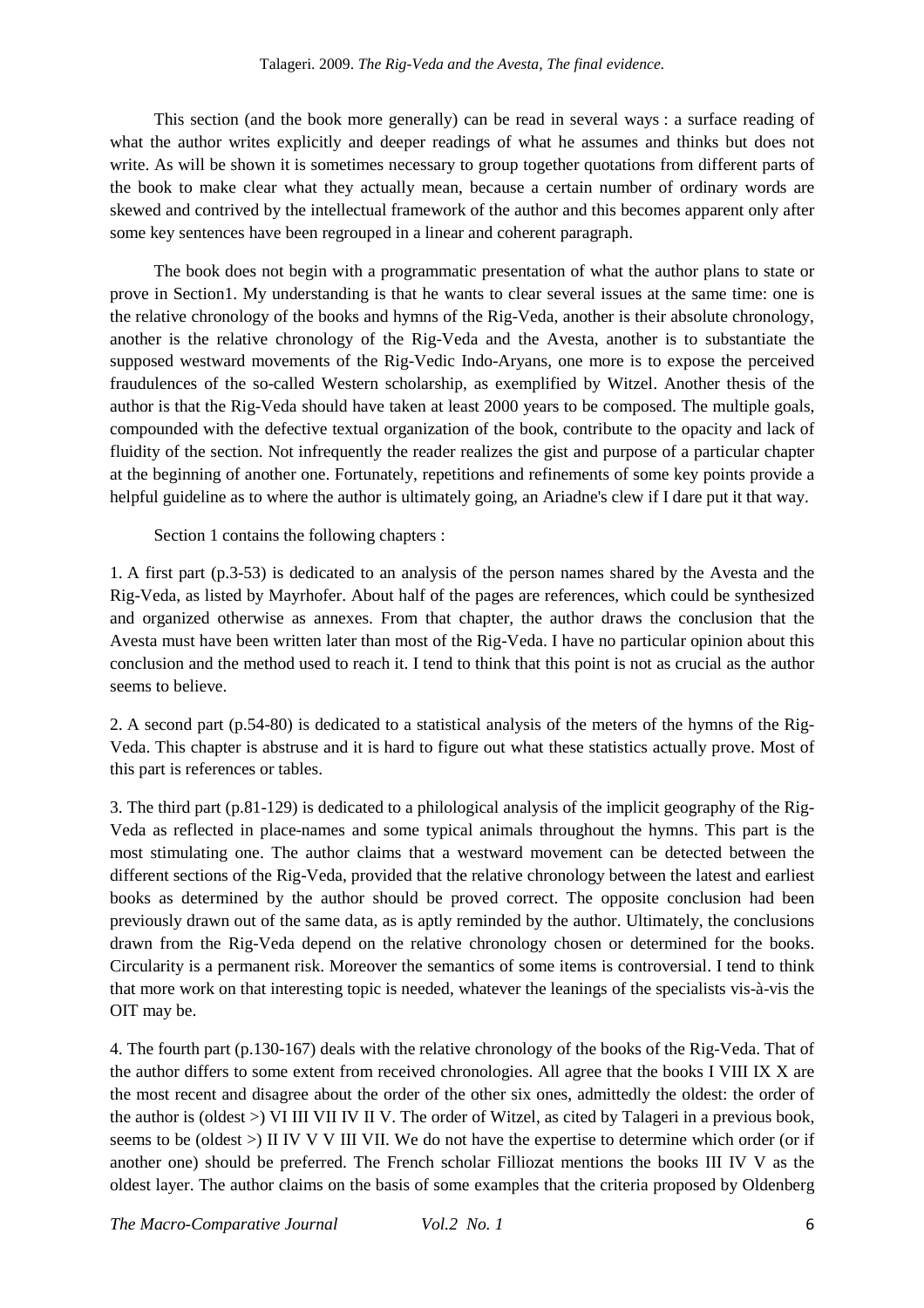may not be as reliable as is usually considered (p.154). These philological technicalities should be addressed and discussed by competent specialists of the field.

5. This chapter (p.168-183) deals with the Indo-Aryan sounding words attested in Mitanni and Kassite texts. The author claims 'that the Mitanni IAs [=Indo-Aryans] were emigrants from India in the Late Rig-Vedic period' (p.168). I have reservations about any strong conclusion drawn out of these limited lexical items written in a fairly obscure graphic system. One of the few clear features is /azda/ attested in -1500 BC in this Mitanni Indo-Aryan-oid language versus /eda/ attested one thousand years later in Vedic. Thanks to its poetical structure and recitation, scansion and several complementary ways of decomposing the words and rhymes (samhitā, pada, krama-pāṭha, etc.) the text of the Rig-Veda, once composed, was preserved from (significant) alterations. As far as I know, nothing suggests that Rig-Vedic /eda/ has ever been pronounced \*/azda/ at any time. In other words, if one should accept the (possible) premise that Mitanni Indo-Aryan-oid were indeed a *spatial* variety of Indo-Aryan, then Vedic, as reflected in the Rig-Veda, is a *temporal* variety of Indo-Aryan younger than Mitanni Indo-Aryan-oid. The phonetic change from Indo-Iranian \*/azda/ to Rig-Vedic /eda/ was already completed, when the Rig-Veda began to be composed. Moreover, the author does not address the issue of how Indo-Aryans coming from India could have moved *through* Iranians *until* reaching eastern Anatolia. We tend to think that these lexical items are only remotely relevant and informative when it comes to the chronology of the Rig-Veda. But they are utilized by the author as a reference for his own absolute chronology. If any conclusion can be drawn out of these data, I would conclude that they prove the Rig-Veda, as a whole, is younger than this Mitanni Indo-Aryan-oid language, contrary to the author's claim.

6. The last chapter of Section 1 (p.184-200) is dedicated to the absolute chronology of the books of the Rig-Veda. The author makes the claim that 'by a conservative estimate, the total period of composition of the Rig-Veda must have covered a period of at least two millenniums' (p.185). Such a claim can hardly account for the state of language of the Rig-Veda, which is homogenous in spite of minor and detectable changes. Such a long stretch of time (> 2000 years) would necessarily entail major changes, such as those detectable between Latin and French, or Sanskrit and Hindi, which are different languages, not variants of a single state of language. The author provides his own estimates for the composition of the Rig-Veda: -3400 à -1400 BC (p.186). The theory of the author necessitates to shift and stretch the antiquity of the Rig-Veda (at least) in those proportions. Some other OIT supporters shift and stretch the antiquity of the Rig-Veda in even greater proportions. Considering the period of time when Pāṇini lived (circa Vth century BC) and the fact he was among the last speakers of that state of language represented in the Rig-Veda, the traditional bracket for the composition of the Rig-Veda from -1500 to -1000 BC seems to be the most reasonable.

Section 1 begins with the two following paragraphs, which are worth citing in extenso:

'The Rig-Veda and the Avesta are the two oldest "Indo-Iranian" texts. The joint evidence of the Rig-Veda and the Zend Avesta testifies to a period of common development of culture, which may be called the Indo-Iranian period.

According to the AIT (Aryan Invasion theory), this period preceded the period of composition of the Rig-Veda and the Avesta: the joint "Indo-Iranians", in the course of their postulated emigrations from South Russia, settled down for a considerable period of time in Central Asia, where they developed this joint culture. Later, they separated from each other, migrated into their historical areas, where they composed, respectively, the Rig-Veda and the Avesta, both representing the separate developments of this earlier joint culture. This joint Indo-Iranian culture is, therefore, pre-Rig-Vedic.' (p.3)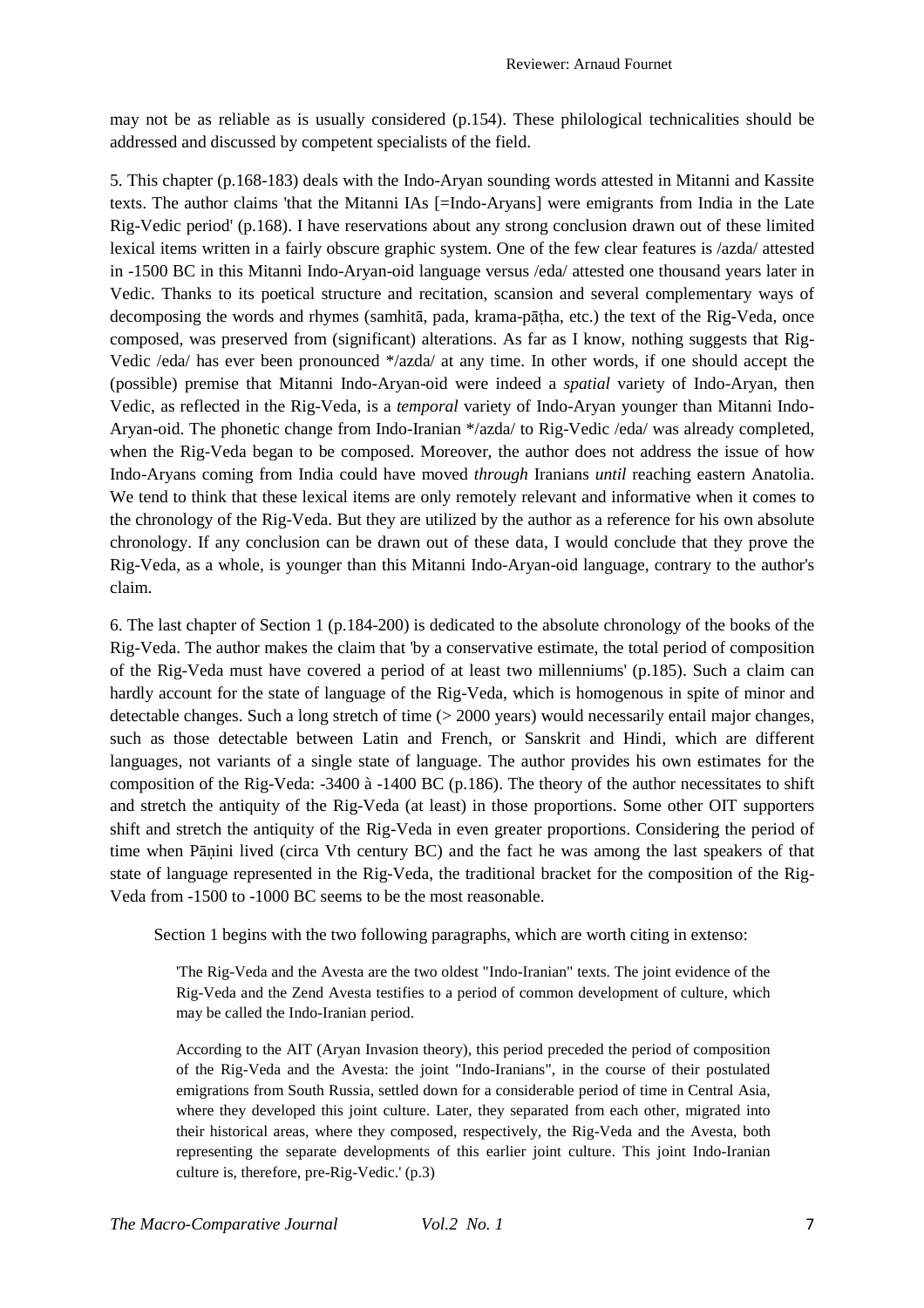A detail, which intrigued me from the start, is  $\langle$ "Indo-Iranian"> with  $\langle$ " ">. The reasons for this graphic precaution gradually became clear while reading the rest of section 1. The next sentence is something that the author presumably accepts as true. Note that 'the Indo-Iranian period' is written without  $\langle$ "  $\rangle$ . The next paragraph, which the author presumably rejects as false, is his personal summary of the Indo-Iranian emergence. Note that  $\langle$ "Indo-Iranians" $>$  is again written with  $\langle$ " " $>$ . A key concept in the reasoning of the author is the idea of 'development of a joint culture'. The real meaning of 'development' and 'to develop' will be explained infra. Something that the author does not state in his summary is that the Indo-Iranian culture inherited a considerable number of ethnocultural and mythological items from the original PIE community, apart from words and grammar. As a matter of fact, my careful search has made nearly sure that section 1 never uses the word *inherit(ed)* and I will deal with the conception of *heritage* of the author infra. What is constructed in section 1 is an 'Indo-Iranian period' (just a period not a unique ethnocultural community) and two ethnocultural entities, the 'proto-Iranians' and 'the Vedic Aryans', which have been in *'continuous interaction'* (p.3) during that particular and specific period, but, as we will see, were previously completely independent. What the Avesta and the Rig-Veda share and have in common originates in this punctual rather than continuous interaction. From the very first page, the implicit model used by the author to account for the linguistic and cultural features shared by the Indo-Aryan and Iranian languages is an areal diffusionist model. The key words are 'interaction', 'share(d)', 'common' and 'spread'.

The book starts with an analysis of the person names found in the Avesta and the Rig-Veda, as listed by Mayhofer. At first, the reader may wonder why a book dealing with the PIE homeland should start with that ultra-precise topic, which is completely secondary in my opinion. Here is what the author states on p.34 :

'Many of the above names and name-elements common to the Avesta and the Rig-Veda may be common names and elements which originated among the Rig-Vedic Aryans and spread to the Iranians, or originated among the Iranians and spread to the Rig-Vedic Aryans.'

It should be noted that many of these name-elements are morphemes obviously inherited from PIE but a conspicuous feature of the book is that it contains nearly no mention of any reconstructed PIE proto-form. Most basic words, generally appearing in the works and articles dealing with the Proto-Indo-European issues, like cognate word, change, phonetic, correspondence, proto-language, etc. are absent from the book. The author nevertheless states: 'We have already examined the linguistic evidence and the textual evidence in detail'. (p.308) This claim is completely unsubstantiated because the linguistic evidence and issues related to PIE and Indo-European languages are not examined but conjured away in the book.

Some key sentences of the author's theory are :

'The proto-Iranians were originally inhabitants of Northern India - originally, in the pre-Rig-Vedic period, of the Kashmir region, and later, in the Early Rig-Vedic period, of the Punjab' (p.3)

'The Vedic Aryans were originally located to the East of this region [i.e. the greater Punjab cited three lines before] and only expanded into this region after the Early Rig-Vedic Period.' (p.93)

'In our examination of the relative chronology of the Rig-Veda vis-à-vis the Avesta, the common development of the joint "Indo-Iranian" culture represented in these two texts took place in the period of the *Late* Books of the Rig-Veda. [...] *In which area did this development*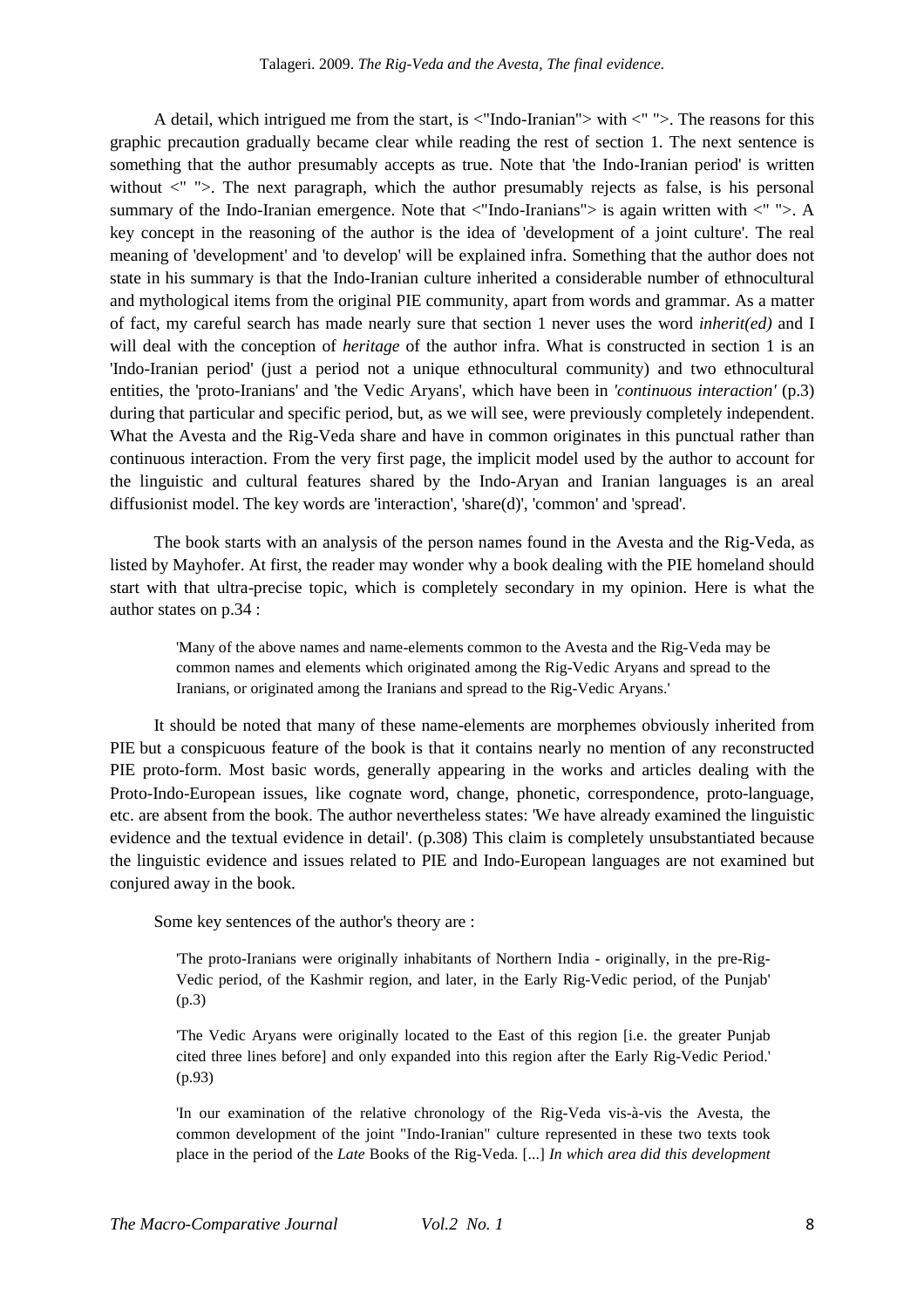*of the joint "Indo-Iranian" culture take place* ? [...] The *common* ground therefore lies in the area stretching from Punjab to Afghanistan.' (p.81)

In other words, as far back as 'originally' may go, Proto-Iranians and Vedic Aryans have *never* been *one* ethnocultural community and everything is the result of contacts and *'continuous interaction'* (p.3) limited to a specific and late period and nothing has ever been inherited from common ancestors. Person names built with the same Indo-European components appearing in the Avesta and the Rig-Veda are not inherited but 'came into vogue' (p.188) or 'have gone out of vogue' (p.44). The reason why  $\langle$ "Indo-Iranian(s)" $>$  is written that way is because the author negates the very fact that the ethnocultural Indo-Iranian community could have ever existed :

'There is a sharp cultural, *and chronological*, dichotomy between the Early Books, *proper*, which do not contain a *single* name of the Rig-Vedic-Avestan type [...] and the Late Books.(p.48)

'In the period long *before* the development of this common "Indo-Iranian" culture, i.e. at the time of the composition of the Early Books of the Rig-Veda, the Vedic Aryans were inhabitants of areas *far to the East* of the area of development of this joint "Indo-Iranian" culture, *rather than its North*. The Vedic Aryans expanded from an Eastern Homeland (East of the Sarasvatî).' (p.98)

Apart from rejecting the northern origin of Indo-Iranian, the key point stated by the author is that Vedic Aryans have been something different from (and as we will see hostile to) Proto-Iranians as far back as 'originally' may go. In the fixist and anti-evolutionist mind-set of the author, they have no shared ancestors, they have no shared homeland<sup>6</sup>, they have no shared ethnocultural heritage<sup>7</sup>. The words *heritage, common tradition, common culture,* are misleading and their real meanings are skewed and contrived, as the following sentences will show :

'The common "Indo-Iranian" culture visible in the two texts [the Avesta and the Rig-Veda] is a product of the Late Rig-Vedic Period.' (p.168)

This can be compared with :

'The two traditions, Vedic and Avestan, seem to represent two entities sharing a common tradition, but as *rival entities within this common tradition*. And echoes of this rivalry persist down to the later forms of these two traditions.' (p.259)

And with :

 $\overline{a}$ 

'All the areas to the west, including the Punjab itself, were originally alien, unfamiliar territory to the Vedic Aryans.' (p.106)

What the author calls *heritage* and *common tradition* are ethnocultural features recently acquired because the two entities: Indo-Aryans and Proto-Iranians have lately come to interact. But before they came in contact, i.e. 'originally', they were completely isolated and disconnected :

'A most significant indicator of the insularity of the Rig-Vedic Aryans within India, and strong evidence of their original unfamiliarity with the northwestern and western areas, is the fact that Vedic traditional attitude towards these areas has always been one of suspicion, disdain or even mild hostility.' (p.105)

<sup>&</sup>lt;sup>6</sup> The review of Section 2 will show how the author uses this word 'homeland'.

There is three instances of the word 'heritage' on p.258-259. But this changes nothing to the fact that 'Indo-Aryans and Iranians have been neighbors to this day' (p.258). Neighbors and nothing more.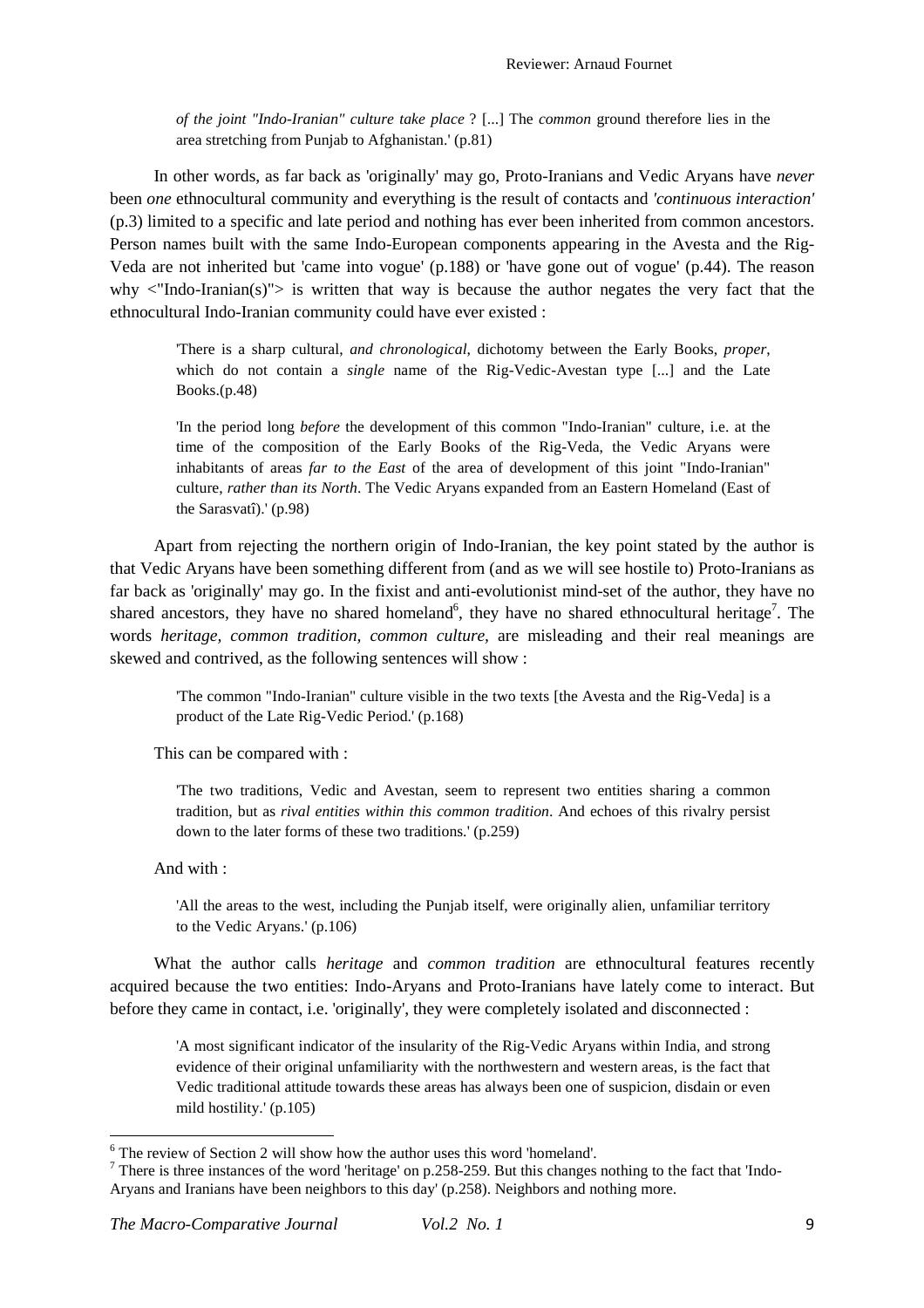'The period of the Early Books (6, 3, 7) and even the period of the Middle Books (4, 2) *predates* the development of this common culture.' (p.43)

As these excerpts eloquently show, the concept of Proto-Indo-Iranian as a proto-language spoken by Proto-Indo-Iranian people as a unique prehistorical human community is completely negated by the theory of the author. What the author has in mind is an ethnocultural sandglass model: at a late period, after they had already started composing the Rig-Veda, Indo-Aryans, who originally had always been on their own in the east, came in contact, for whatever unknown reasons, with others, who were their north-western neighbors, i.e. Proto-Iranians, and they then acquired what they have in common and subsequently retained those late acquired features, the product of late contacts, which the author labels 'a common culture' and a 'heritage' resulting from 'continuous interaction' in a spurious and misleading fashion. A fortiori, the concept of Proto-Indo-European as a proto-language spoken by a unique prehistorical human community does not exist, because the sandglass model of the author is a *one-shot* sandglass model.

The logical conclusion is that the OIT as described in the book does not address the issue of the PIE homeland because it negates the most basic linguistic and ethnocultural concepts that this issue entails. The one-shot sandglass model invented by the author is a completely inadequate explanation of the features of the Indo-European languages. In that model, one is left to wonder what makes the Indo-European languages Indo-European in the first place.

On the whole, Section 1 of the book can be rated as decent, in spite of its negation of the basic concepts of historical linguistics and of its inadequate textual organization, especially when compared to Section 2.

## 5. *About Section 2: The Indo-European homeland in India*

Section 2 has 150 pages and is divided in two chapters. The first chapter (p.205-307) describes the scenario and hypotheses proposed by the author as regards the dispersal of the Indo-European languages and addresses several issues related to that dispersal, such as language contacts between Uralic and Indo-Iranian. The second chapter (p.308-354) deals, among others things, with archeological issues related to the dispersal within his scenario.

The first chapter of section 2 (Chapter 7) starts with a discussion of three arguments proffered by Hock against the different versions of the OIT. According to the author, Hock distinguishes two versions of the OIT: one is the 'Sanskrit itself as the original ancestral language' (p.205), the other one is 'the PIE-in-India' theory (p.206). As regards the first version, the author has 'very emphatically rejected the idea that the Vedic language was the ancestor even of the languages known today as the Indo-Aryan languages, let alone of all the Indo-European languages'. (p.205) This rejection is coherent with the general approach of the author, according to which Rig-Veda Aryans have always been different from anybody else: 'the other Indo-European Dialects were *different* from the Vedic dialect [...].' (p.298) In fact, the Indo-European languages are not far from having no ancestor at all in this version of the OIT. The next point addressed is the 'equine argument'. According to the Pontico-Caspian theory, the original PIE community knew the horse as a domesticated animal. The author claims that this argument is worthless and cites Blažek: 'The Indo-European homeland has to be located at the area where the wild horse did not live' (p.209). I tend to agree with this constraint. The third issue is the 'Evidence of the Isoglosses' (p.213). This requires a separate paragraph in the review.

The pages (p.213-258) are dedicated to a detailed description of the scenario proposed by the author, with 6 maps and their related comments. At the first look, I have not been able to understand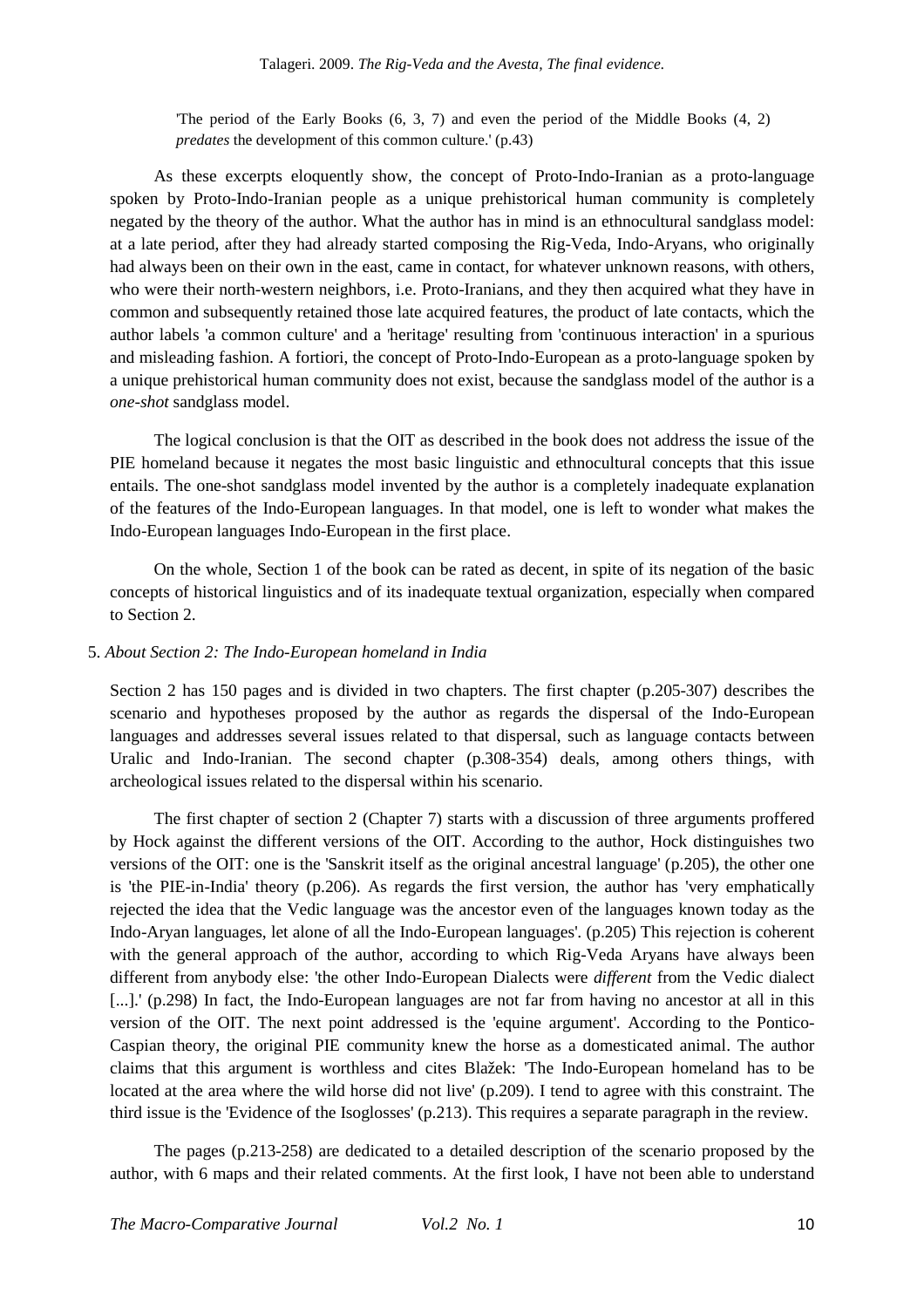what the area on the low-quality maps was. The maps are centered on Afghanistan with present-day borders of the different states surrounding Afghanistan. The borders of the former Soviet Republics (Uzbekistan, Kirghiztan, Kazakhstan) are missing. The area proposed as contiguous homelands of the Indo-European languages (or branches) spreads from Kashmir to Afghanistan. The scenario is not exactly 'Out-of-India' but rather 'circum-Indus-upstream-valley'. It must be emphasized that the scenario proposed by the author is not a homeland for the proto-Indo-European family, nor a proto-Indo-European homeland. The scenario is a representation of (some of) Indo-European languages and branches concentrated in a reduced area. As the intellectual framework of the book negates the linguistic concept of Proto-Indo-European as a proto-language spoken by a unique prehistorical human community, the scenario illustrates some of the IE languages (or branches) as having contiguous individual homelands. In other words, they have never been anything but neighbors. The Proto-Indo-European homeland, in this version of the OIT, is a compaction of individual homelands, one of them being that of Indo-Aryan. This could be called the *PIE Homunculus Loquens* Theory. The compacted homelands area already contains all the components of the Indo-European family in a reduced and telescopically concentrated format. In this theory, the Indo-European languages became what they always were, but they did so farther away. 'The European dialects moved northwards from Afghanistan, and then, *in the same above order* [i.e. Italic, Celtic, Germanic, Baltic and Slavic], appear to have gradually migrated by a northwest path into Europe, and continued right up to Western Europe, [...]' (p.240).

The scenario described in the book is teleological. This situation originates in three main features of the general intellectual framework of the author. The first one is the lip-service acceptation of the linguistic concept of Proto-Indo-European, as seen in section 1. The second one is the decided contention (for political reasons) that Indo-Aryan is not a 'dialect' (p.236) but a 'branch' (p.223) of PIE. It must be reminded that Indo-Aryan is the Indian sub-sub-branch of the Indo-Iranian sub-branch of the non Anatolian branch of the Indo-European family, the other branch being Anatolian. Because the author does not accept the paleo-linguistic notion of Indo-Iranian and has a fixist and anti-evolutionist framework, he posits that Indo-Aryan always existed, at least as far back as 'originally' may go, and he has to posit that all Indo-European languages were equally existent from the same point to when 'originally' goes back. The third feature which underlies this scenario is an inadequate approach of the notion of *isogloss*. According to the author, 'an isogloss is a special linguistic feature which develops in any one language and then spreads to other languages and dialects over a contiguous area' (p.212). The regular definition is 'a line on a map that represents the geographical boundary (limit) of regional linguistic variants'. The erroneous definition of the author confuses a shared innovation, a shared conservation and an areal feature, among other things. An isogloss is a line on a map that illustrates existing variants of a particular phenomenon. The author transforms that descriptive tool into a kind of permanently inheritable and transportable feature: 'when, in some cases, some of the dialects or languages sharing the isogloss move geographically away from each other (into non contiguous areas), and continue to retain the linguistic feature, [...]' (p.214). This erroneous interpretation of Hock's representation of isoglosses misleads the author into thinking that a telescopic, homothetic or geometrical, modification of Hock's representation projected on his compacted homelands area could make any historical or linguistic sense. Another statement that makes little sense is 'the formation of the isoglosses covering different groups of dialects' (p.218). For reasons that remain obscure, briefly polished off, the author rejects the hypothesis of a homeland 'situated in any central area' (p.221) and states that 'a common exit point' (p.223) is necessary. These two points are obviously required by his scenario but they remain no less obviously unjustified in the book. And I tend to consider these two points are unacceptable in the first place.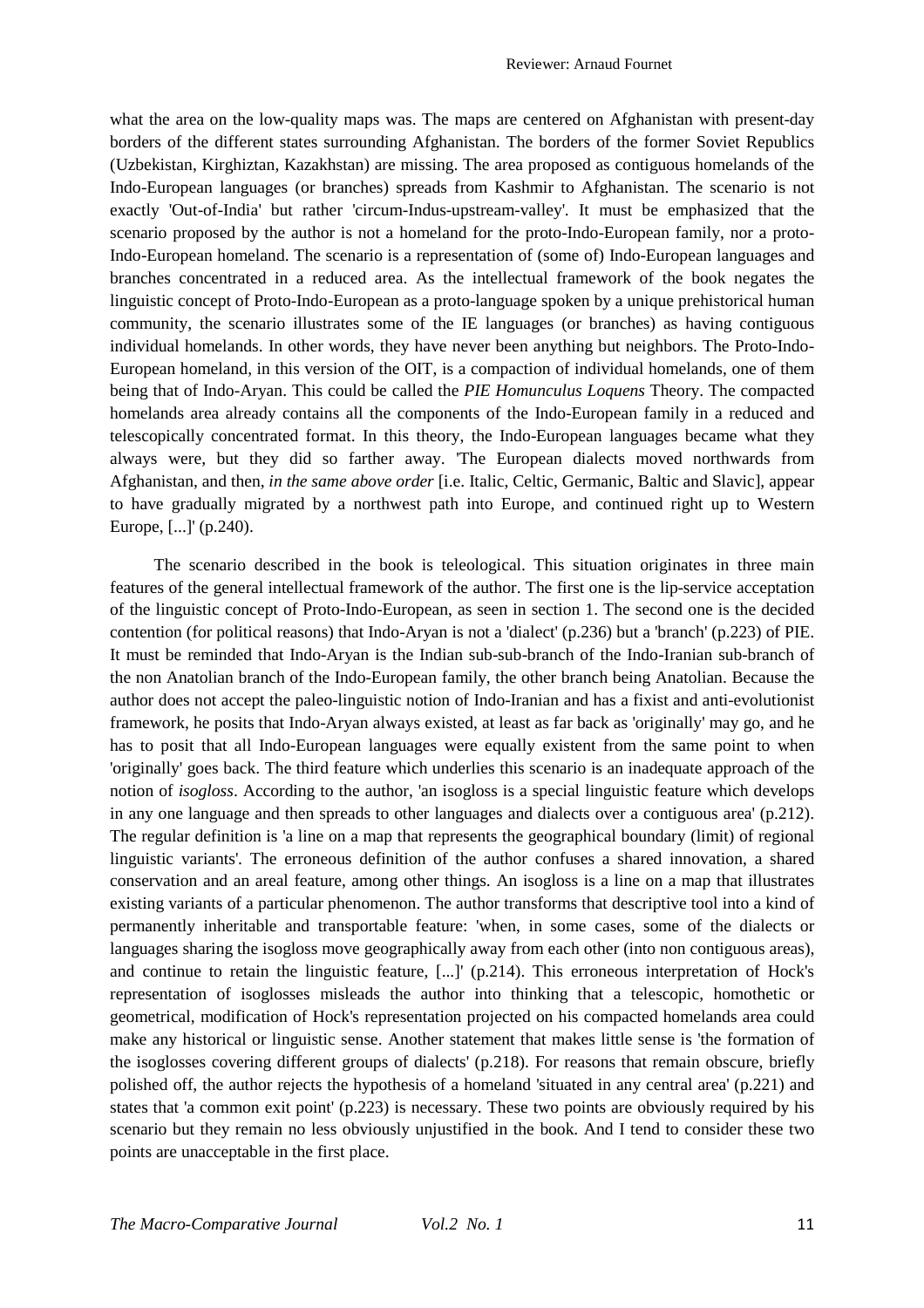Another feature of the scenario proposed by the author is that the dispersal of IE languages becomes a historical process, attested in the Rig-Veda (p.218). At this juncture, the reader understands what is at stake in the quest of an unfathomably ancient composition of the Rig-Veda. The standard traditional time bracket from -1500 to -1000 BC for the composition of the Rig-Veda disqualifies the OIT as constructed by the author. The tribe names: *Druhyus*, *Anus* and *Pūrus*, attested in the Rig-Veda - I have not checked that point -, are converted in the author's scenario into 'tribal conglomerates' that are supposed to account for the Indo-European family. The following paragraph is worth citing :

'As per our theory, the original homeland of the Indo-European family of languages was in India, and all the above twelve dialects were spoken by different groups of people who were referred to in Indian tradition as people belonging to the above three tribal conglomerates: the *Druhyus* (Hittite, Tocharian, Italic, Celtic, Germanic, Baltic, Slavic), and the *Anus* (Greek, Albanian, Armenian, Iranian) and the *Pūrus* (Indo-Aryan).' (p.224)

This paragraph can be considered the watershed of the book. The author seems unaware that his theory is inadequate in unspeakable proportions. The solution he proposes for the issue of the PIE homeland is hallucinatorily absurd. At this point of the reading and of the review, it becomes clear that the author hardly understands or takes into account any of the most basic concepts of the Indo-European issue and that his intellectual framework is flawed to a (possibly) hopeless extent.

The scenario tries to transform the gradual split of speech communities into smaller speech communities, according to the internal structure of the Indo-European family, into a temporal succession of pre-existing languages expelled from the same area in the same direction in a predetermined order (p.236). On p.306, he claims not to do so. But he obviously does do so. This is another consequence of the author's misunderstanding of several linguistic concepts and of his fixist and anti-evolutionist mind-set. The pages (258-273) are dedicated to an outpour of considerations on typically Indian cultural items, among which the Druhyus, Anus and Pūrus 'tribal conglomerates'. I am not familiar with these items and I cannot describe what added value this section of the book might bring. To be frank, this part of the book has a kind of incoherent and unworldly flavor that borders on Nostradamus' predictions.

Afterwards, the author disposes of the lexical evidence contained in the Uralic languages of the previous location of Indo-Aryan, Iranian and Indo-Iranian languages (and of PIE in general) outside India with the ad-hoc and unparsimonious hypothesis of unattested Indo-Iranian people: 'the west migrating Indo-Aryans and Iranians are, unfortunately, lost to history, but their existence is vouched for by the borrowed words in the Uralic languages.' (p. 275) When compared with the preceding pages, this appears to be a minor epistemological breach.

The next pages (p.277-290) are a kind of summary of the preceding pages from the start of the book and a kind of provisional conclusion, before the author proceeds to the archeological chapter. My intuition is that a first version of the book may have stopped here and that new chapters were added later on. This might explain the erroneous reference : page XVIII and not XV for the preface and there is a somewhat distinct stylistic change in the following chapters. It ends with 'We have in this chapter, presented a complete linguistic case for the Indian Homeland or Out-of-India theory; and examined the linguistic evidence in all its relevant aspects starting with the Evidence of the Isoglosses. There is little scope left for claiming that the linguistic evidence is against the OIT: on the contrary, it fully supports the OIT case, and fits in perfectly with the irrefutable textual evidence presented in Section I of this book'. (p.289-290) For the time being, on the basis of that book, what can be stated is that there is little scope left for thinking that the author understands or takes into account what the issues of the Indo-European Proto-language and of the Indo-European homeland mean and entail.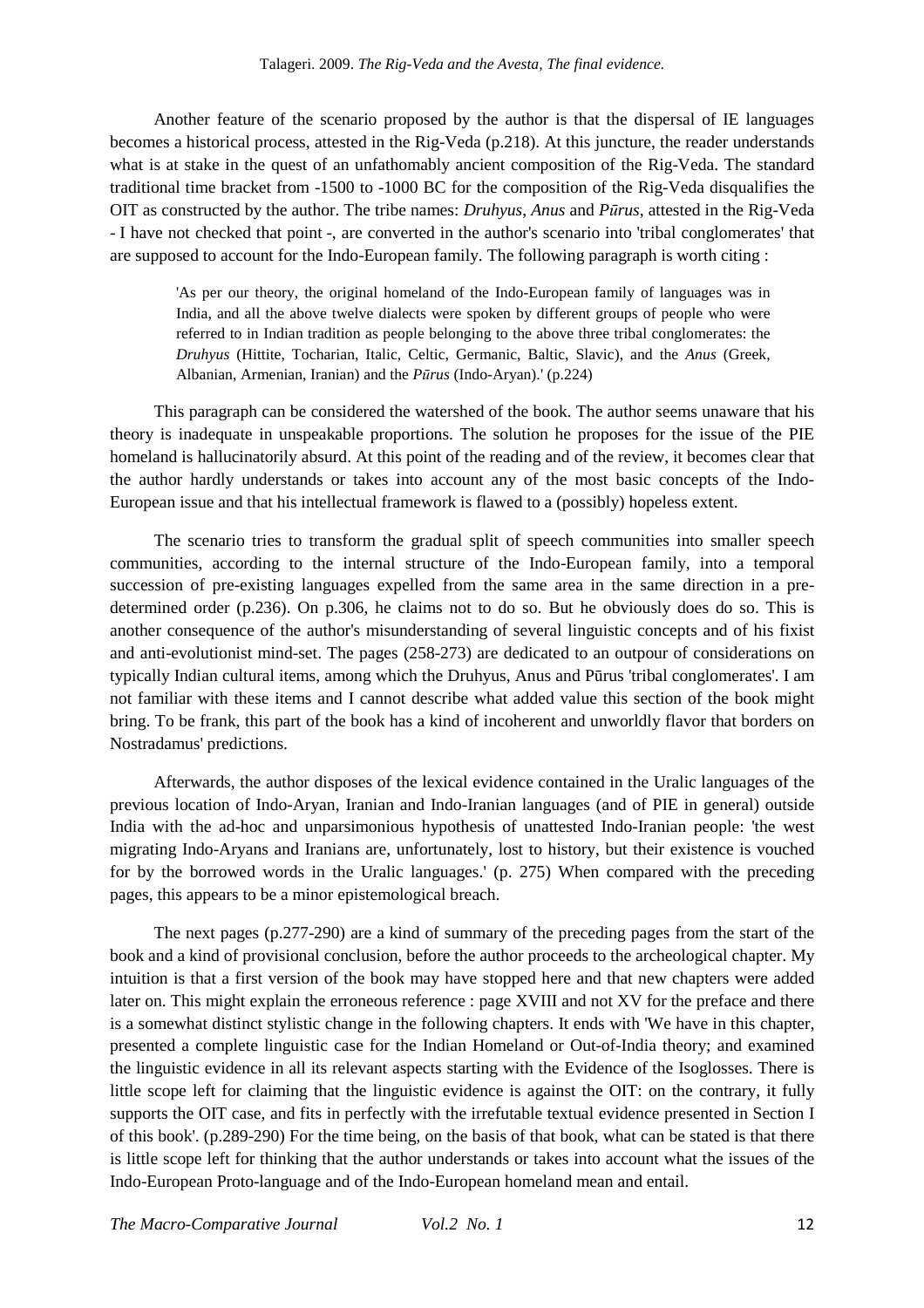The next sub-chapter (p.290-307) is focused on previous exchanges with the author's *bête noire* aka Michael Witzel. There is nothing really new in this part of the book. This part was probably added to the book because some of its content has not been published elsewhere as the author had wished (p.290). Some parts are worth citing because there are explicit statements of the core beliefs of the author :

'Our analysis of the relative chronology of the Rig-Veda and the Avesta, in Section 1 of this book, which I *again* challenge Witzel to refute, gives the lie not only to his insinuation that Avestan is older than Vedic, but consequently also to his claim that the two belong to one single branch of IE languages. As already pointed out, the other Indo-European Dialects were *different* from the Vedic dialect [...].'. (p.298)

This is in line with the fixist and anti-evolutionist stance of the author when it comes to Indo-Aryan, which is thought and constructed as being a kind of immanent panchronic (near Platonician) Entity, as old as 'originally' goes back. In that stance, Indo-Aryan was always *different* from the rest. And it has *never* moved from India : "Indo-Aryan", *the Dialect which remained in the homeland after all the others had left*'. (p.277)

The end of the chapter is not far from absurd :

'In sum, *all* of Witzel's linguistic arguments are basically directed against *three* hypotheses which are treated as the core of the OIT case, but *which form no part whatsoever of the case presented by us* : (1) the "Sanskrit-origin" hypothesis [...] (2) the "sequential movement of different groups" Out-of-India hypothesis (postulated by *no-one*, so far as I know) [...]' (p.306)

The reader is left to understand what the Early Dialects, the European Dialects and the Last dialects (p.236) mean. Is this not sequential? Not to speak of 'The European dialects moved northwards from Afghanistan, and then, *in the same above order* [i.e. Italic, Celtic, Germanic, Baltic and Slavic], appear to have gradually migrated by a northwest path into Europe, and continued right up to Western Europe, [...]' (p.240). And 'Hittite, Tocharian and Italic are the dialects which, in any generally accepted schedule of migration, were the first, second and third, respectively, to migrate from the original homeland.' (p.222) Is a schedule of respectively, first, second and third, not sequential? It seems that the author makes a distinguo between 'one by one' or in small groups, but this distinction is irrelevant. The stumbling-block is not the logistics but the sequential principle and the bottleneck route.

In the course of reading the book and writing this review, after I fully understood that the framework of the book is fixist and anti-evolutionist, I wondered how *linguistic change* was described in this version of the OIT theory. At that point, I realized that some words have acquired particular meanings under the pen of the author. This is the case of 'development' and 'to develop'. These two words are a key lexical tool to suggest *change* and *evolution* in the fixist and anti-evolutionist framework of the author. I made a survey of the main instances throughout the book and, most of time, the meaning is not 'to transform, to evolve' but 'to create ex nihilo'. The inherited features shared by proto-Iranian(s) and Rig-Vedic Aryan(s) from their common ancestor(s) are described in the book with these two apparently ordinary and innocuous words : 'development' and 'to develop'. The substitution of 'to transform' or 'to create ex nihilo' reveals the conveyed meaning :

'The Rig-Veda and the Avesta are the two oldest "Indo-Iranian" texts. The joint evidence of the Rig-Veda and the Zend Avesta testifies to a period of common development [= creation ex nihilo] of culture, which may be called the Indo-Iranian period.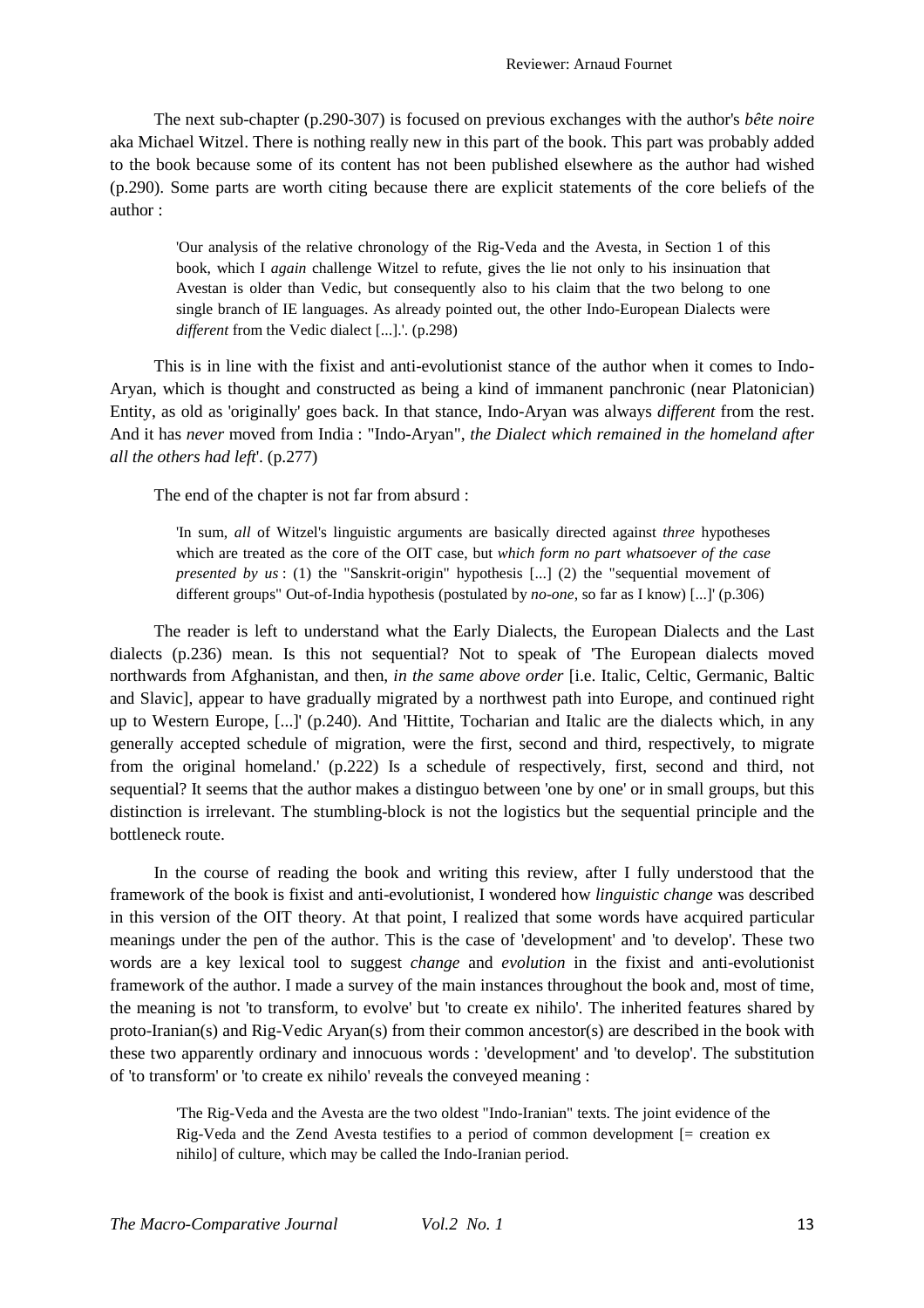According to the AIT (Aryan Invasion theory), this period preceded the period of composition of the Rig-Veda and the Avesta: the joint "Indo-Iranians", in the course of their postulated emigrations from South Russia, settled down for a considerable period of time in Central Asia, where they developed  $[=$  created ex nihilo] this joint culture. Later, they separated from each other, migrated into their historical areas, where they composed, respectively, the Rig-Veda and the Avesta, both representing the separate developments [= transformations] of this earlier joint culture. This joint Indo-Iranian culture is, therefore, pre-Rig-Vedic.' (p.3)

These two words 'development' and 'to develop' enable the author to *neutralize* the difference between the *transformation* of a bygone entity, which in the Indo-Iranian case is a split into two new entities, and the *acquisition* or *creation* of a new feature by an existing entity which remains unchanged. Most of the time, these two words are preceded or followed by 'joint', 'jointly', 'common', 'in common'. As the above example shows, this semantic neutralization is textually constructed from the very first words of the book. In most cases, the replacement of 'develop' by 'transform' or 'evolve' does not suit semantically, because this is not the purported meaning. Other instances are:

'The Indo-Iranian culture common to the two texts developed [= was created ex nihilo] *after* the composition of the hymns of the Early and Middle Books.' (p.45)

'In our examination of the relative chronology of the Rig-Veda vis-à-vis the Avesta, the common development [= creation ex nihilo] of the joint "Indo-Iranian" culture represented in these two texts took place in the period of the *Late* Books of the Rig-Veda. [...] *In which area did this development* [= creation ex nihilo] *of the joint "Indo-Iranian" culture take place* ? [...] The *common* ground therefore lies in the area stretching from Punjab to Afghanistan.' (p.81)

'The joint "Indo-Iranian" culture common to the Avesta and the Rig-Veda developed [= got created ex nihilo] during the period of composition of the *Late* Books of the Rig-Veda. [...] the area of development [= creation ex nihilo] of this joint "Indo-Iranian" culture [...] the development [= creation ex nihilo] of this common "Indo-Iranian" culture [...] the area of development [= creation ex nihilo] of this joint "Indo-Iranian" culture [...] the development [= creation ex nihilo] of this joint "Indo-Iranian" culture [...].' (p.98)

The Rig-Vedic ritual traditions developed  $[=$  got created ex nihilo] in northern India.' (p.105)

'They actually developed  $[=$  began to feel] an all-pervading disdain  $[...]$ ' (p.107)

'The emigrating Mitanni could have developed [= created ex nihilo] a few [Prakritizations]' (p.172)

'The Vedic Aryans [...] lived in a period *prior* to the development of this common culture' (p.188)

'The culture of the Last Rig-Vedic Period (the common elements of which are found in the Late Books 5, 1 and 8-10, in the Zend Avesta [...]) was already fully developed [=created ex nihilo]. Before this was the Middle Period, and before this the Early Period, both of which preceded the development  $[=$  creation ex nihilo] of this common culture.'  $(p.200)$ 

The common non-Indian word, in the OIT scenario, can have developed  $[=$  been created ex nihilo] in the region of Afghanistan and Central Asia.' (p.303)

In the pages 223-236, where the author describes his scenario of dispersal, this peculiar use of the word 'to develop' is compounded with the misunderstood word 'isogloss' and the nondescript phrase 'to develop an isogloss' (as of languages) is introduced. Thereafter, the book reveals the following sentence :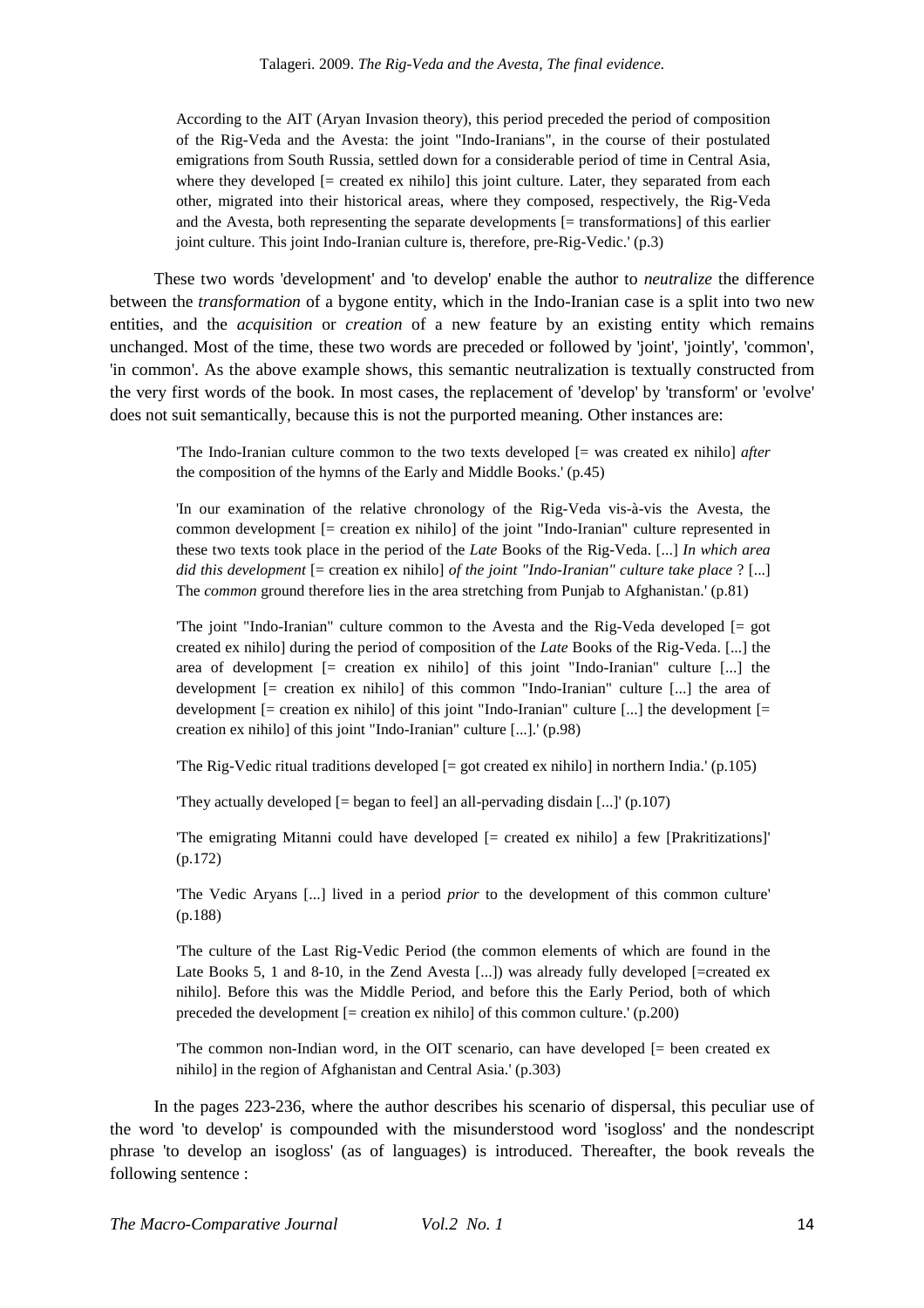'The various European Dialects, on the other hand, developed isoglosses in common, separately, with both the Last Dialects as well as the Early Dialects'. (p.242)

This is how the author describes or explains the emergence of the so-called European Dialects. This set of words is undoubtedly benchmark and the reader is left to think whether Talageri has not outwitted the famous *Colorless green ideas sleep furiously* of Chomsky. Being a structuralist, I shall leave to generative-transformists the task of turning the above sentence into the passive voice.

On the whole, this chapter of section 2 reveals the multiple inadequacies and flaws of the author's fixist and anti-evolutionist approach. In contrast with section 1, which contains stimulating elements, potentially requiring further analysis, this chapter of section 2 can be rated to be a near complete intellectual wreckage. About nothing  $(< 5\%)$  has any scientific value or status.

### *6. About Section 2 : The Indo-European homeland in India : The archeological case*

This chapter (p.308-354) has 47 pages and deals with archeological considerations, among other things. As mentioned before, I suspect that this part of the book was probably added to the book in a second (or third) phase of its composition.

There are some lexical differences with previous chapters. In this part of the book, the word 'developed' has a more regular meaning (fully-grown-up) and the word 'transformation' is used, in contrast with all previous chapters of the Sections 1 and 2, where this latter word is unheard-of:

'This transformation is alleged to have taken place in the area of the Great Civilizations of the ancient world: a full-fledged, highly developed (in terms of technology as well in civic organization) and highly populated civilization.' (p.314)

Moreover the content of this chapter is considerably better than the rest of section 2. This explains that it is reviewed separately. There is a sort of contradiction in the very existence of this chapter. The author has very emphatically declared that the case is settled once and for good in favor of the OIT and then one more chapter is nevertheless added. This is one more oddity in the textual organization of the book. The first page is a kind of apologetic transition for the addition of the chapter. The content of the chapter is diverse and heterogenous. The main thread, as I have perceived it, is not exactly archeology but the ethnogenesis of the early Indo-Aryan community once settled in north-western India. This issue is indeed, in my opinion, a cornerstone and touchstone point in the understanding and description of the (pre-)history of north-western India, whatever one's theoretical background and leanings may be.

The author points at the scarcity of archeological evidence that could support (or equally disprove) the hypothesis of an intrusion of non autochthonous people at the time when Indo-Aryans are supposed to set foot in India during the second millenium BC. But as pointed at by Mallory, listed in the bibliography, about all the migrations and arrivals of Indo-European peoples are poorly attested from a sheer archeological standpoint. Another point is the reluctance of the author to accept an ethnocultural and linguistic shift in a short period. There exist clear examples of such processes: that of Gaulish people becoming Gallo-Romans in probably fewer than five centuries, and some Uralic people who changed from Samoyedic to Turcic to Russian in three generations. Plenty of other examples exist and could be cited.

The main arguments of the author are somewhat caricatured descriptions of the newcomers, of the pre-existing inhabitants and of the processes that resulted from their interactions. The newcomers are 'a pastoral, illiterate, nomadic people "on the move" (p.321). The author has the prejudice that the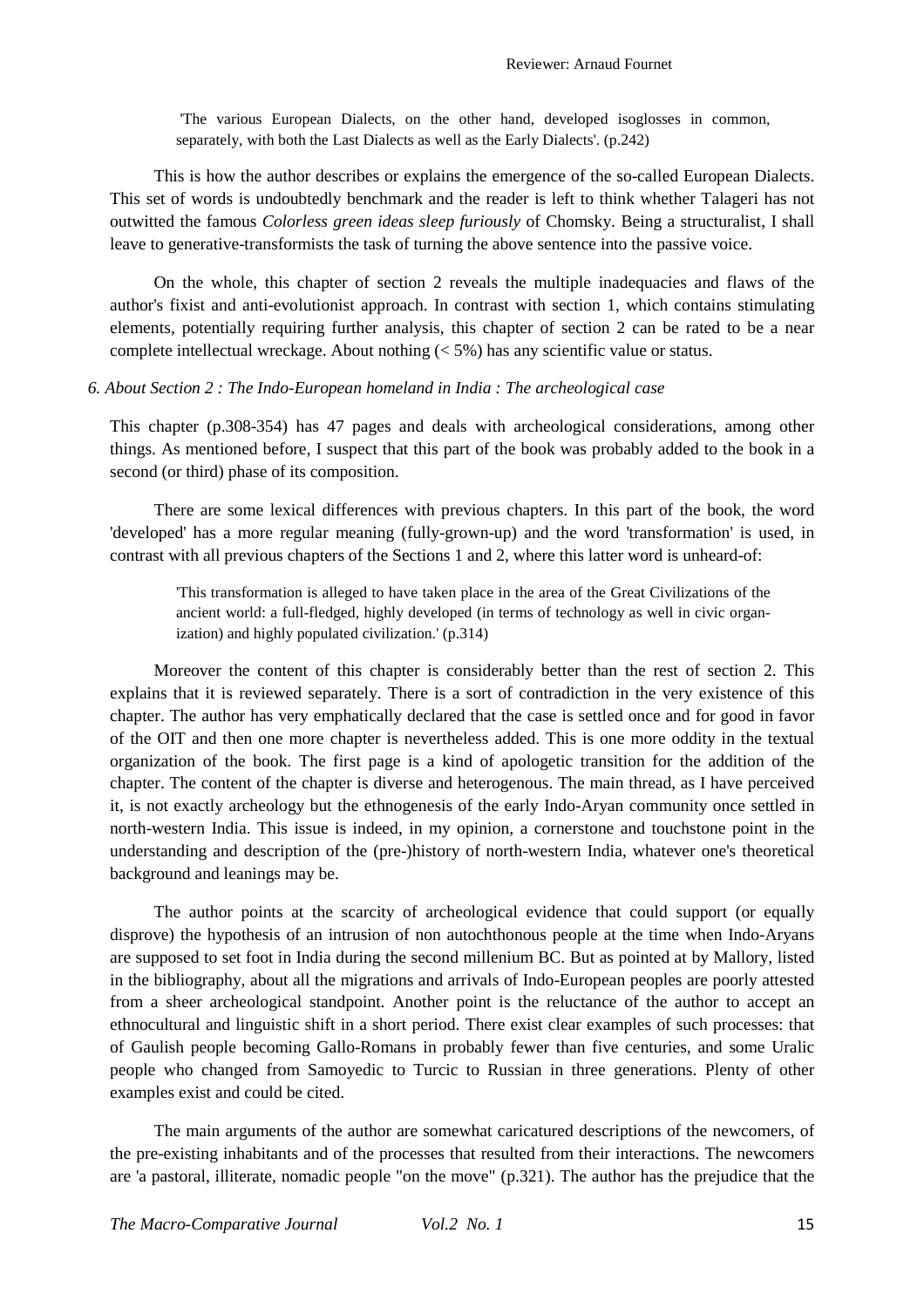absence of writing is tantamount to idiocy and cultural vacuum. But the Rig-Veda itself has been transmitted for centuries without resorting to writing. I do not understand this statement of the author: 'The Vedic Aryans are the People of the Book in the Rig-Veda'. (p.368) And the elaborate ethnoculture reconstructed for the original Proto-Indo-European community amply shows that these writingless people were neither stupid nor a cultural blank page. As a matter of fact, they managed to occupy half Eurasia before becoming literate. There is a kind of fetishist relationship among the OIT supporters when it comes to writing. It can be mentioned that the author considers the Indus symbols to be 'writing' : 'it [the Harappan civilization] had a writing system' (p.338). My own opinion since the early 1990ies is that this is most probably not a writing system. The last flap of the cover is more prudent and leaves that question open. Next, the author describes the Harappan civilization as a "local population", inhabitants of one of the world's largest, most organized and advanced civilizations of the time'. (p.320) It remains to be proved to which degree this panegyrical description suits the real state of that civilization at that time. It seems that this Harappan area was on the contrary in a kind of crisis and past its heyday. And thirdly, the interactions between the new and the old populations are described in an "erase and rewind" mode: 'The people of the Harappan areas [...] *completely* abandoned that language, or those languages, and switch over to speaking [...] Indo-Aryan. 'This switchover was *so total* that not a trace remains of the original language (except stray words in Vedic or Later Indo-Aryan [...]). (p.314) or 'resulting in a *complete* collective amnesia in the local population and replacing their earlier "language, poetry and spiritual culture" with the new Aryan ones.' (p.313) It seems on the contrary that numerous cultural and linguistic features of the pre-existing inhabitants got incorporated in the new synthesis. There happened no 'cataclysmic transformation' (p.320, p.346). An interesting issue which may require further investigations is toponymics. On the whole, I tend to think that the ethnogenesis of the early Indo-Aryan community is not fully understood at the present time and that more work is necessary on that crucial issue. In all cases, the OIT does not shed any new light on the Indo-Aryan ethnogenesis.

The chapter also contains this wonderful description :

'The AIT case is made up of a great number of different extremely unlikely to impossible scenarios and postulates which contradict each other hopelessly: each scenario or postulate is concocted in order to explain away certain valid objections to the AIT, but it ends up contradicting most of the other scenarios or postulates concocted to explain away various other equally valid objections. The net result is a "complex" mess of chaotic scenarios or postulates which explain nothing and lead nowhere: except that all of them are intended to somehow prove the AIT case.' (p.331)

After having read the (section 2 of) the book, my conclusion is that this description best suits the OIT. At this point of the review, the book is nearly read through and it is time to answer the questions raised by the *revival of the OIT*: why should we return to the OIT if this theory has been dismissed more than a century ago? and what has changed since that time so that the reasons to dismiss the OIT should have to be reconsidered? Well, the truth is that we I have not found in the book any reason to revive the OIT now defunct *de sa belle mort* for a century or so. The author concludes this chapter with this sentence: 'And on these words, we rest our case.' (p.354) Well, my most sincere suggestion would be that the long defunct OIT should now be allowed to rest in peace.

## 7. *About Postscript: Identities Past and Present*

This chapter (p.355-370) is the third addition to the core of the book. It deals with 'a few minor points' and 'side-issues' (p.355), as the author describes them, which are in fact the very purposes that motivate the author's enterprise. With these purposes, we stand on the threshold of the political vested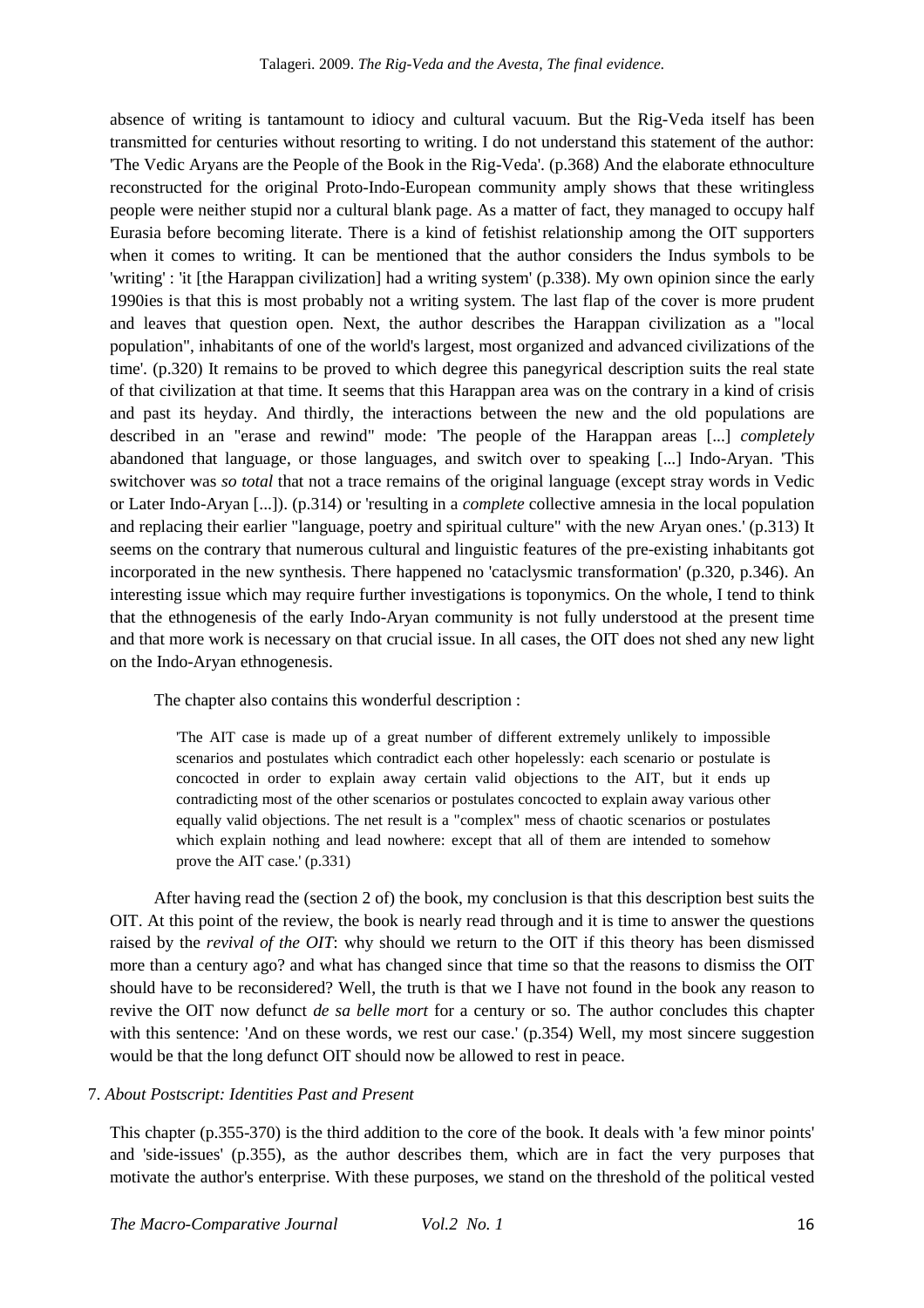interests of the author's version of the OIT. And I will not step beyond that point, all the less so as I have recently admired la *Porte de l'Enfer* by Auguste Rodin in the Musée d'Orsay in Paris and I have some uncanny forebodings about thresholds.

The author states that he *'can only hope that nothing written in this book is used as fodder for manipulative politics of any kind seeking to revive supposed biases, prejudices and putative identities of the past'*. (p.368) This sentence definitely sounds surrealistic after hundreds of pages where Indo-Aryan or Vedic Aryan has been constantly constructed and sublimated as an immanent panchronic (near Platonician) Entity, as old as 'originally' goes back, that has always been different from anything else and that has virginally never moved from its supposed Indian homeland. As the author explains, this chapter has 'a connection with identities and identity-based biases'. (p.355) It could hardly be clearer what the OIT is about. Previously, the author had stated what sounds like his core beliefs:

'The eastern ethos is deeply rooted in the Rig-Veda.' (p.100)

'All this shows the Vedic Aryans to be thoroughly South Asian, and originally unfamiliar with the west of the borders of India.' (p.104)

The final chapter restates a leitmotiv of the author, reiterated throughout the book, which explains why the concept of Indo-Iranian is unacceptable and unthinkable to him: 'differences or conflict between the Vedic Aryans and the Iranians' (p.355) According to the author, the so-called *dāsa* are the Iranians and their main feature is to be other than Indo-Aryans:

'The words *dāsa* and dasyu, on the other hand, clearly refer to the *Others* in the Rig-Veda, i.e. to the *Other*-than-the-Pūrus. But it is clear, from two circumstances, that, the words *originally and primarily referred to the Proto-Iranians* (the Anus), even though used a general term for the non Pūrus.' (p.360)

The author agrees that there were two different populations simultaneously inhabiting northwestern India but he does not identify the *dāsa* with the pre-existing non Indo-Aryan population. There are numerous references to that supposed difference or antagonism between Indo-Aryans and Proto-Iranians :

'A most significant indicator of the insularity of the Rig-Vedic Aryans within India, and strong evidence of their original unfamiliarity with the northwestern and western areas, is the fact that Vedic traditional attitude towards these areas has always been one of suspicion, disdain or even mild hostility. [...] The attitude of all traditional Vedic literature towards people and areas further west, including the Punjab, is one of disdain or even mild hostility.' (p.105-106)

'They [the Vedic Aryans] actually developed an all-pervading disdain for and hostility toward those areas and the people inhabiting those areas [the Punjab-and-northwest]'. (p.107)

'The two traditions, Vedic and Avestan, seem to represent two entities sharing a common traditions, but as *rival entities within this common tradition*. And echoes of this rivalry persist down to the later forms of these two traditions.' (p.259)

Paradoxically, the author's insistence on the otherness of Indo-Aryans results in a very unfavorable portrayal of these people, who were 'different', 'insular', 'developing an all-pervading disdain for and hostility toward' other people and areas, with a 'traditional attitude' of 'disdain or even mild hostility', etc. The reader is left to wonder what 'thoroughly South-Asian' means. I cannot help thinking that the Indo-Aryans, and their neighbors as well, do not deserve those characterizations.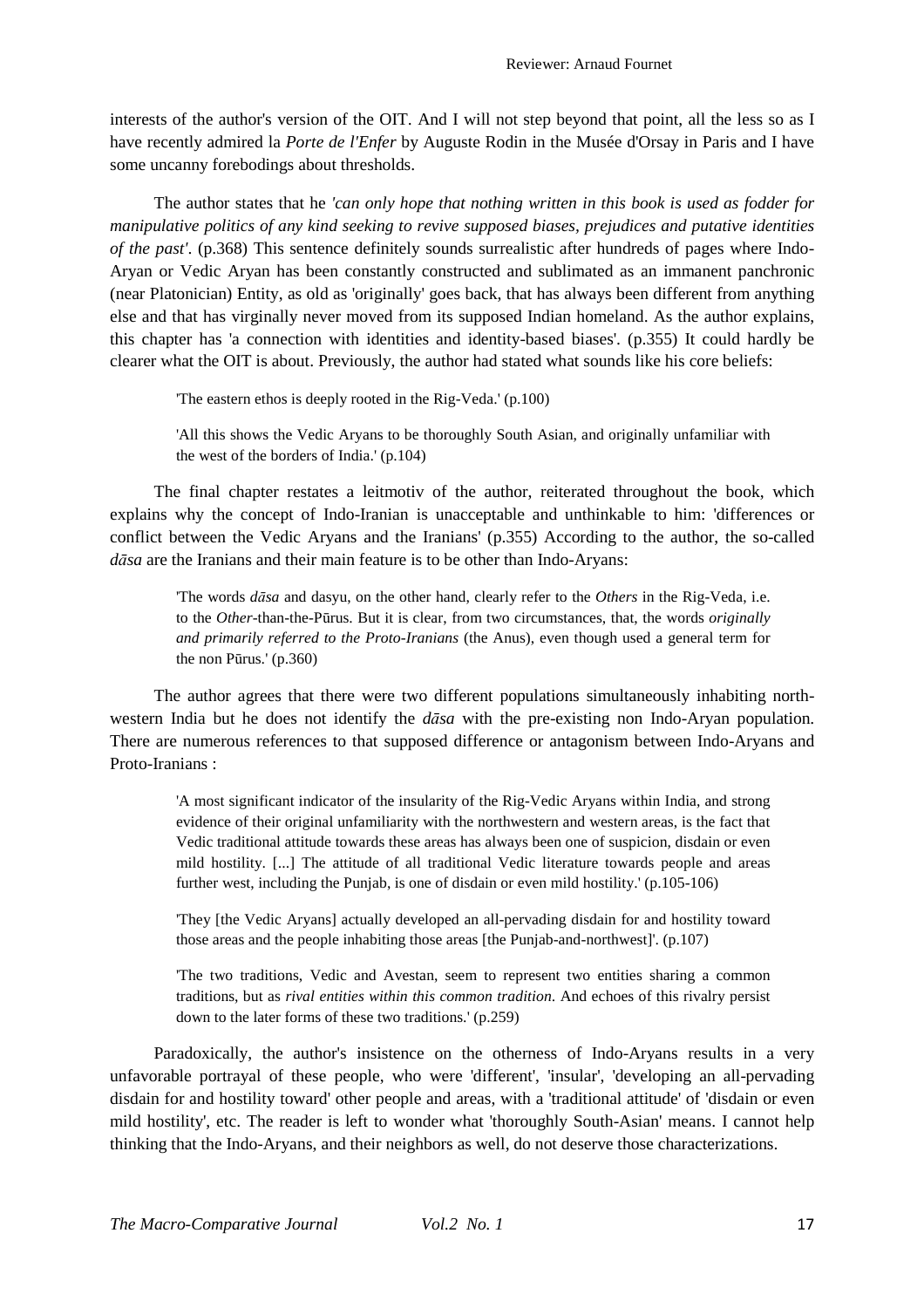The book ends with the evocation of the 'Battle of the Ten Kings' (p.370). I must confess to having never read or heard what this epical event is. According to the author, this may have been a kind of Big Bang of the Indo-European history. I tend to think this is more the Big Crunch of the OIT.

8. *About the Index*

The index is divided in two: a General Index and a Sanskrit Word Index. Some words are conspicuously absent from the index : AIT (but not OIT), PIE, proto-language, Pre-Rig-Vedic (but not Post-Rig-Vedic). K. Elst is cited in the Index in boldtype with no page number.

The review of the book ends here. I am still wondering why K. Elst has proposed that I (try to) make a review of Mr. Shrikant G. Talageri's book. I am not sure that my review is what they expected. It has not been 'done with unfriendly or hostile intent' (p.XXXII). I hope it will be received in the same way as I have done it, in spite of my rejection of the OIT as described in the book, which was already well-known before I was proposed to read it. I am grateful to K. Elst for giving me the opportunity to better understand the ins and outs of the OIT.

Arnaud Fournet, le 22 mai 2009

*References* (suggested to the author)

- ANTTILA Raimo, 1972, *An Introduction to Historical and Comparative Linguistics*, New York: Macmillan.
- ANTTILA Raimo, 1989, *Historical and Comparative Linguistics*, Amsterdam: John Benjamins.
- ARLOTTO Anthony, 1972, *Introduction to Historical Linguistics*, Houghton Mifflin.
- AUROUX Sylvain (ed), 1989, *Histoire des idées linguistiques*, Liège-Bruxelles, Mardaga.
- BEEKES Robert, 1995, *Comparative Indo-European Linguistics. An Introduction*, Amsterdam, John Benjamins.
- BRUGMANN Karl, 1905, *Abrégé de grammaire comparée des langues indo-européennes*, Paris, Klincksieck.
- BYNON Theodora, 1977, *Historical Linguistics*. Cambridge: Cambridge UP.
- ECO Umberto, 1944, *La recherche de la langue parfaite dans la culture européenne*, Paris: Seuil.
- FORTSON Benjamin W., *Indo-European Language and Culture: An Introduction*, Oxford, Blackwell. GRIMM Jakob, 1848, *Geschichte der Deutschen Sprache*, Leipzig, Herzel.
- HOCK Heinrich, 1991, *Principles of Historical Linguistics*, Mouton de Gruyter.
- JOSEPH Brian & RICHARD Janda (eds), 2002, *The Handbook of Historical Linguistics*, Oxford: Blackwell.
- LEHMANN Winfred P., 1993, *Historical Linguistics,* London: Routledge.
- MALLORY James, 1997, *A la recherche des Indo-Européens*, Paris, Le Seuil.
- MEIER-BRUEGGER Michael, 2002, *Indogermanische Sprachwissenschaft*, Berlin, Walter de Gruyter.
- MEILLET Antoine, 1925 (repr. 1966), *La méthode comparative en linguistique historique*, Paris,

MOUNIN Georges, 1967, *Histoire de la linguistique: des origines au XXe siècle*, Paris, PUF.

- POKORNY Julius (ed), 1959, *Indo-Germanisches etymologisches Wörterbuch* (IEW), Berne, Francke Verlag.
- ROBINS Robert Henry, 1976, *Brève histoire de la linguistique: de Platon a Chomsky,* Paris, Seuil.
- de SAUSSURE Ferdinand, 1870, *Mémoire sur le système primitif des voyelles dans les langues indoeuropéennes*, Leipzig, Teubner.
- SCHLEGEL Friedrich, 1808, *Ueber die Sprache und die Weisheit der Indier*, Heidelberg, Mohr und Zimmer.
- SCHENDL Herbert, 2001, *Historical Linguistics. (Introduction to Language Study)*. Oxford: Oxford UP.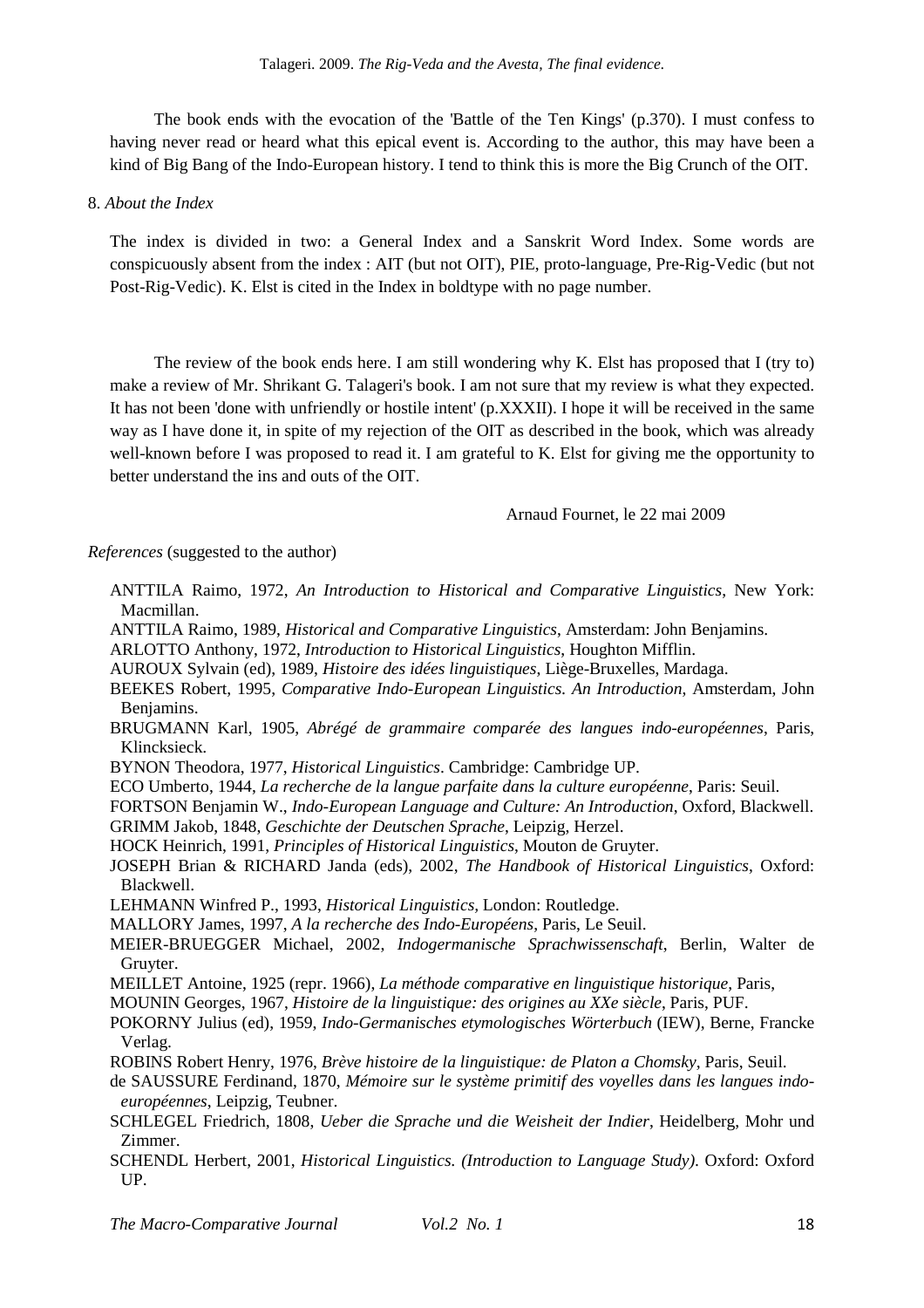SERGENT Bernard, 1995, *Les Indo-Européens*, Paris, Payot. SZEMERENYI Oswald, 1973, *La théorie des laryngales de Saussure à Kuryłowicz et à Benveniste*, BSL, n° 68. TRASK Larry, 1996, *Historical Linguistics.* London: Arnold.

### PART 2 *Unassailable*

The book is the third one written by Shrikant G. Talageri and is dedicated to analyzing the Rig-Veda, its contents and its relevance, as regards the original location of the Proto-Indo-European homeland. The copy, received on Monday 05/18/2009, was offered by Koenraad Elst, a personal friend of the author, after I accepted the proposal to read it. The review was published on Friday 05/22/2009, five days later. It remained unanswered until recently.

Mr Talageri finally decided to address the issues contained in the review and published his own reply in May 2010.

Basically, the original review contains: (1) a factual description of the book, (2) a description of the theories, words and framework of the author, (3) my reactions and assessment to these theories, words and framework, which on the whole are mostly negative, as noted by Mr Talageri. Quite strangely, since the very beginning a number of people have been complaining that my review is "a review without substance" or has "nothing concrete to say about the book". So I will summarize what the original review states concretely about the book.

To start with, it is funny that Mr Talageri lumps me with the "Farmer-Witzel pack of jokers" when it is clear that I have little in common with these people. Mr Talageri seems to be the only one on Planet Earth who fails to see this.

Mr Talageri does not appreciate my description of the book as having a smell. I never mentioned that smell was unpleasant. It is only his own personality that turns a neutral statement into a personal aggression. One year later the book still has traces of the original smell and this has never been a problem.

I must say that I read the book according to the premise that the name on the cover was the author. In his reply Mr Talageri states that '[he is] not answerable' for a number of problems in the book, such as wrong page numbers or 'Incidentally, Elst in the index in bold type with no page number is a printer's or publisher's error for which [he is] not answerable'. Who is the author of the book? I seriously doubt that the printer or publisher is responsible for these features of the book. Before saying that nobody "has the guts in their balls to address the issues" mentioned in the book, things would be clearer if Mr Talageri could indicate what parts of the book he considers to be answerable for.

So Mr Talageri wrote "a counter-review of [my] "review" of [his] book, to demonstrate how there are absolutely no "real issues" at all "contained in the review", however fondly [I], egged on by the Farmer-Witzel pack of jokers, may be under the impression that [I have] managed to fool everyone into believing that there are." So let's now proceed to the issues which allegedly are not there.

The first issue is the typographic roller-coaster of boldface, italics and cases, the defective textual organization of the book and some inadequate titles such as "footnote" being a chapter. Mr Talageri would like to characterize these features as his personal "way of writing". To put it bluntly I consider them to be thoroughly unprofessional. Good science is not about underlined yellings in boldface.

The next issue is the data and what they are supposed to prove according to Mr Talageri: "This is proved, not on the basis of empty rhetoric of the kind which characterizes [my] pathetic "review",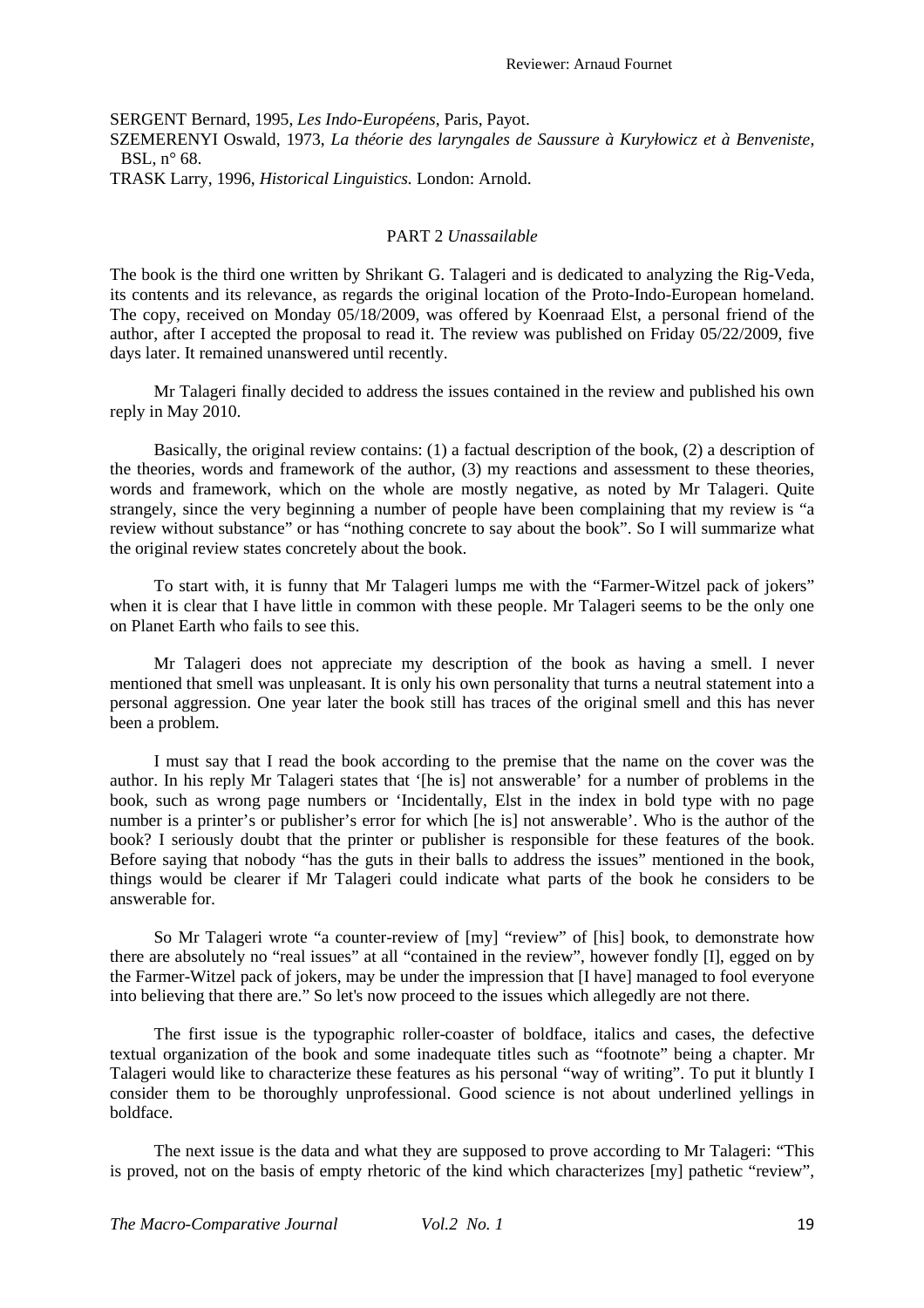but on the basis of pages and pages and pages of detailed and complete (i.e. non-partisan) data, facts and evidence - concrete evidence which can be verified or else can be exposed if false." The problem is not that the data are false or need to be falsified or improved: the problem is more that they are either irrelevant or inconclusive. They just prove nothing per se and certainly not what Mr Talageri seems so adamantly convinced they prove. Yes there are lots of data, so what?

As Mr Talageri reminds us, "Chapter 1 gives a complete analysis of the names and name elements common to the Rigveda and the Avesta". Mr Talageri tries to draw chronological conclusions about these person names. This is like comparing the names of Catholic popes, French kings and English kings and queens and trying to draw any historical conclusion from that comparison. Any historian who would do that would be declared insane. I politely stated that I "tend to think that this point is not as crucial as the author seems to believe". To put it more bluntly the method is absurd. Moreover as I pointed out in the review, adding the Indo-European morphemes and inherited patterns of these person names would immediately reveal that the approach is doomed. All these names can be created at any given time and there is no conclusion at all to be drawn from these data, however extensively and corrrectly they might be listed and shown to the reader. Can one of his friends explain this to Mr Talageri? "Chapter 2 gives a complete typological analysis of all the meters used in the Rigveda, along with an analysis of the chronological evolution of the meters, and shows how the meters used in the Gathas, the earliest part of the Avesta, are meters which in the Rigveda had evolved only by the time of the Late Books of the Rigveda". Last year I wrote that "this chapter is abstruse and it is hard to figure what these statistics actually prove". Considering that very competent philologists like Calvert Watkins have spent all their lives studying Indo-European metrics and poetry and that they have only reached unclear and prudently worded conclusions, I definitely keep thinking that this chapter just proves nothing.

Mr Talageri very emphatically restates his own dream: "the core heart of this book is the first section which presents absolutely new and absolutely conclusive evidence about the chronology (relative, internal and absolute) and the geography of the Rigveda and the Avesta. This evidence itself is enough to smash the AIT into smithereens and to prove the OIT; or, at the very least, to make it clear that it would require complete and extremely radical amendments to the AIT to produce a new version of an AIT which would try to accommodate all these chronological and geographical factors into a non-Indian homeland theory." Let's put it simple: this section proves nothing and it does not impact the standard framework in any way, even remotely or marginally. The only thing that this section does is to cast very serious doubts on the clearheadedness of Mr Talageri. Apparently he is convinced that people should reach "the conclusions which unavoidably proceed from this material" listed in the first section. Unfortunately this material is completely irrelevant and inconclusive and the methods applied are absurd. There is just nothing unavoidable and unassailable in there.

As Mr Talageri reminds us "the central topic of the book is a textual exegesis of the Rigveda and the Avesta, and this is the subject matter of the first section, which constitutes the bulk of my book." So the conclusion I would reach is that this exegesis is irrelevant and does not teach us anything at all about PIE and the issue of the PIE homeland and that this kind of approaches as experimented by Mr Talageri should be better considered hopeless and be dropped.

In his reply Mr Talageri tries to brush aside a number of issues and features of his theories that are unacceptable: the practical if not overt negation of a PIE (and Proto-Indo-Iranian) originally unified speech community, the fact that basic linguistic concepts and notions, and even plain English words, are skewed and misunderstood, the fact that the basic and technical words that usually and repeatedly appear in the books dealing with the same topic are about never used in this book. The review dismantles, describes these issues and this clearly deals with the substance and contents of the book. The words that are used and that are not used, all this teaches us what the book is about, its contents, its purposes and its limitations. The same is true with the massively lacunary bibliography. This analysis has nothing to do with "empty or jeering rhetoric", "pointless venture", "escapist remarks", "determinedly querulous complaints" nor with being "an abusive review based only on a predetermined agenda", "myopic polemics", "pedantic criticism", "glib polemical bluster" or "the